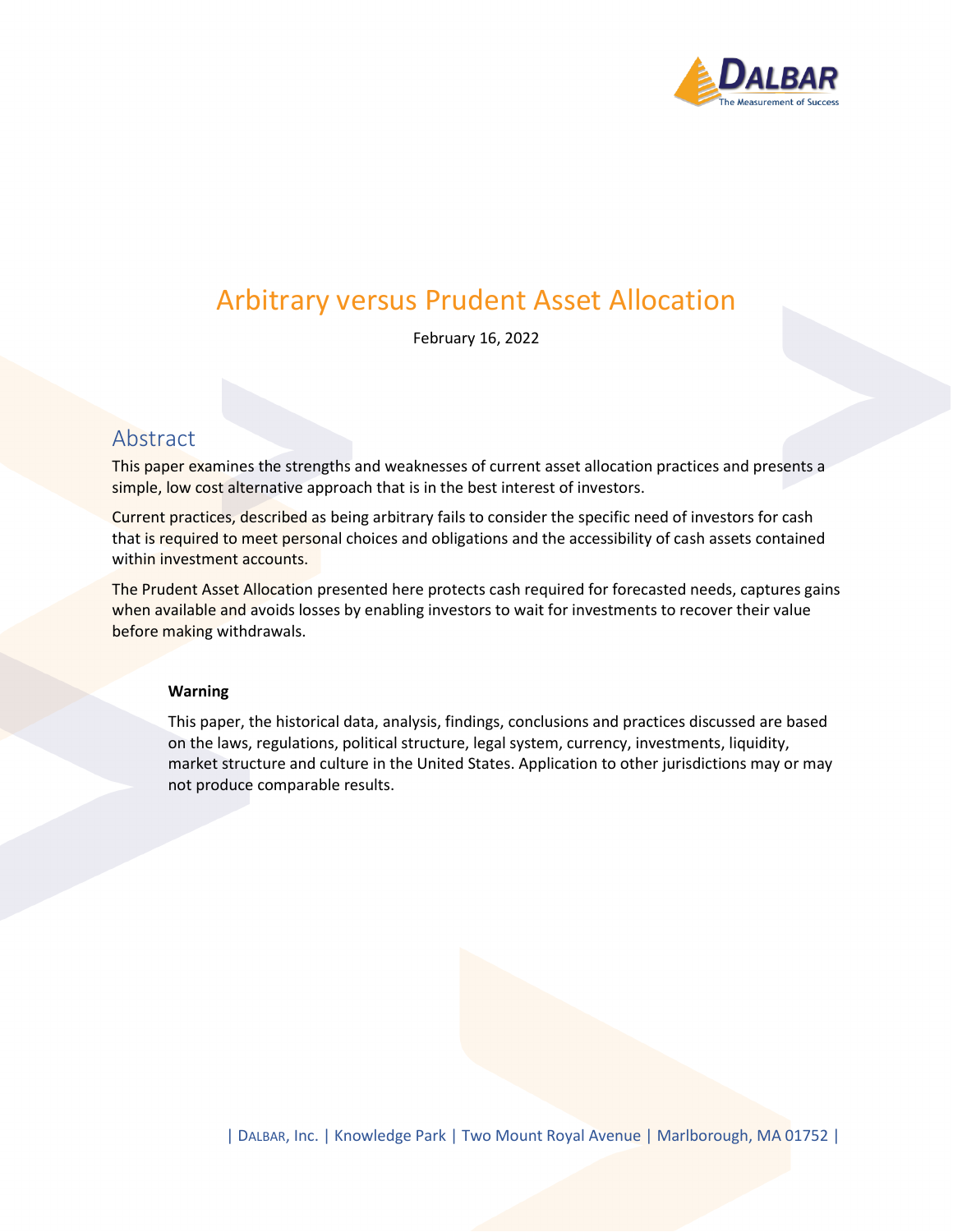# Table of Contents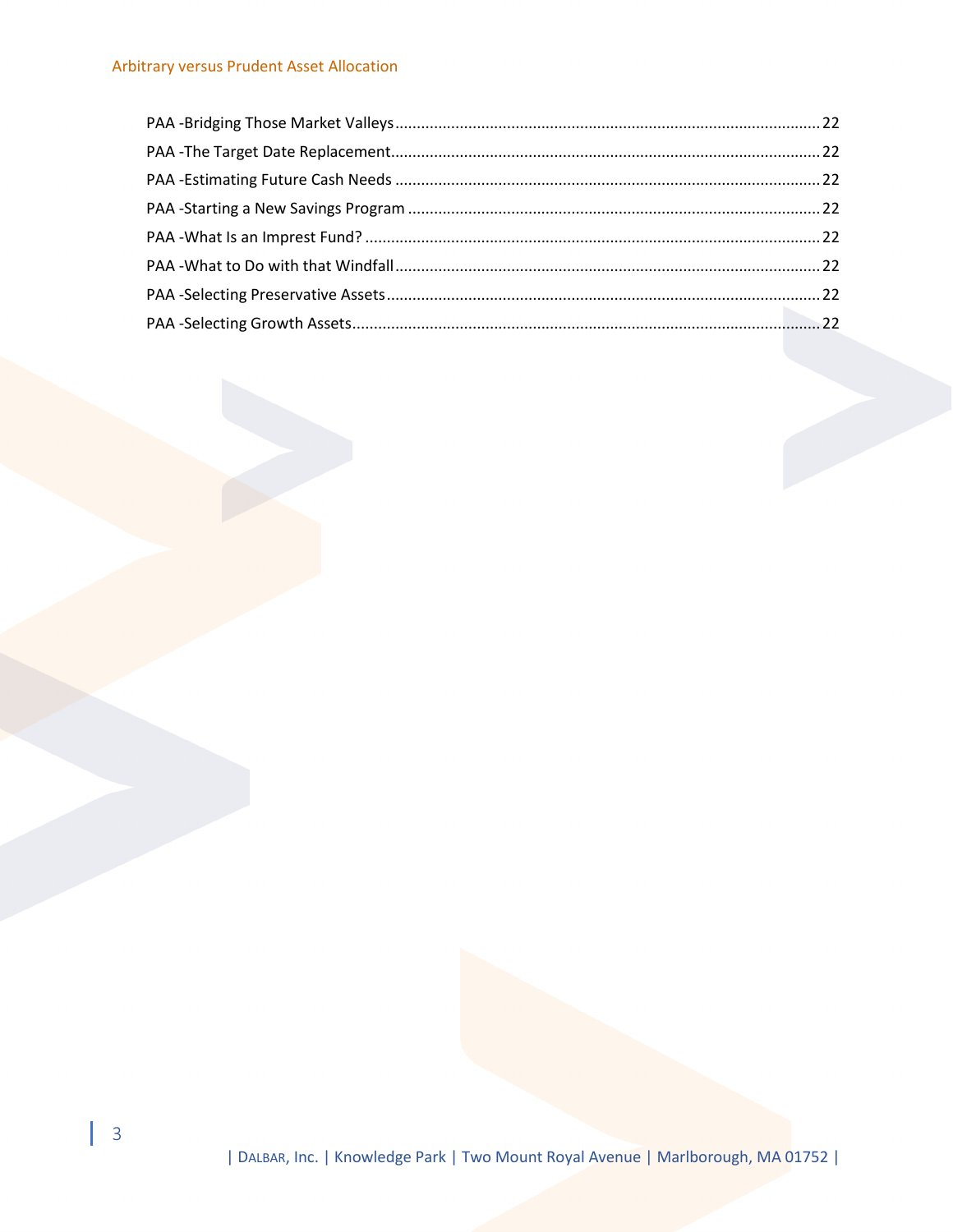## <span id="page-3-0"></span>Introduction

Asset allocation has been practiced in an arbitrary way since the dawn of the Modern Era<sup>1</sup>. While thought to be beneficial, great improvements to current practices are possible. These improvements are critically important for fiduciaries and experts who have the duty to act in an investors' best interest with care, loyalty and diligence.

## <span id="page-3-1"></span>Benefits of Asset Allocation

Asset Allocation is expected to deliver two benefits to investors:

- Economic: Increase returns by limiting losses at times when funds are needed. The intent is that Asset Allocation will smooth performance so that values are not depressed when funds are needed.
- Emotional: Alleviate the fear of loss that leads to imprudent decisions. The intent is to achieve emotional stability by reducing the shock caused by market volatility.

The investment theories supporting these practices are sound, but the unanswered question is whether desirable outcomes have been produced at a reasonable cost.

Current asset allocation practices are described here as Arbitrary Asset Allocation ("AAA"). AAA is an investment blend of Growth<sup>2</sup> and Preservative<sup>3</sup> assets that is intended to provide appreciation produced from the Growth component and the protection of the Preservative component. The challenge has historically been determining what allocation will provide adequate protection with acceptable loss in return that is in the investors' best interest. Current practices do not consider the investor's need for cash or the accessibility of cash held.

## <span id="page-3-2"></span>Returns for Stocks, Bonds and Cash

Stocks, bonds and cash have earned very different amounts for the investor since the birth of the modern stock market in 1940. This is the year when today's regulatory foundation<sup>4</sup> was laid.

If we compute the results of \$1,000 invested in 1940, we find the following:

- \$4,932,436 for stocks (as indicated by the S&P 500)
- \$57,563 for bonds (based on the 10 Year US Treasury Bonds)
- **\$17,751 for cash (base on US Treasury Bills)**

It is evident that \$1,000 invested in stocks produced far more favorable results (nearly \$5 million). It is also clear that an investor loses an enormous opportunity on funds held in cash (\$4,914,685 lost) or bonds (\$4,874,873 lost).

 $1$  The Modern Era is defined as starting in 1940 when the principal securities regulations were in place under the control of the Securities and Exchange Commission and its associated regulators.

<sup>&</sup>lt;sup>2</sup> Growth investments primarily consists of equity securities, equity mutual funds and other securities, whose primary goal is appreciation.

<sup>&</sup>lt;sup>3</sup> Preservative investments are typically bonds, bond mutual funds, money market funds, bank deposits, annuities, guaranteed contracts and other investments that are designed to prevent loss.

<sup>&</sup>lt;sup>4</sup> The regulatory foundation consists of four acts of Congress: Securities Act of 1933, Securities Exchange Act of 1934, Investment Company Act of 1940 and Investment Advisers Act of 1940.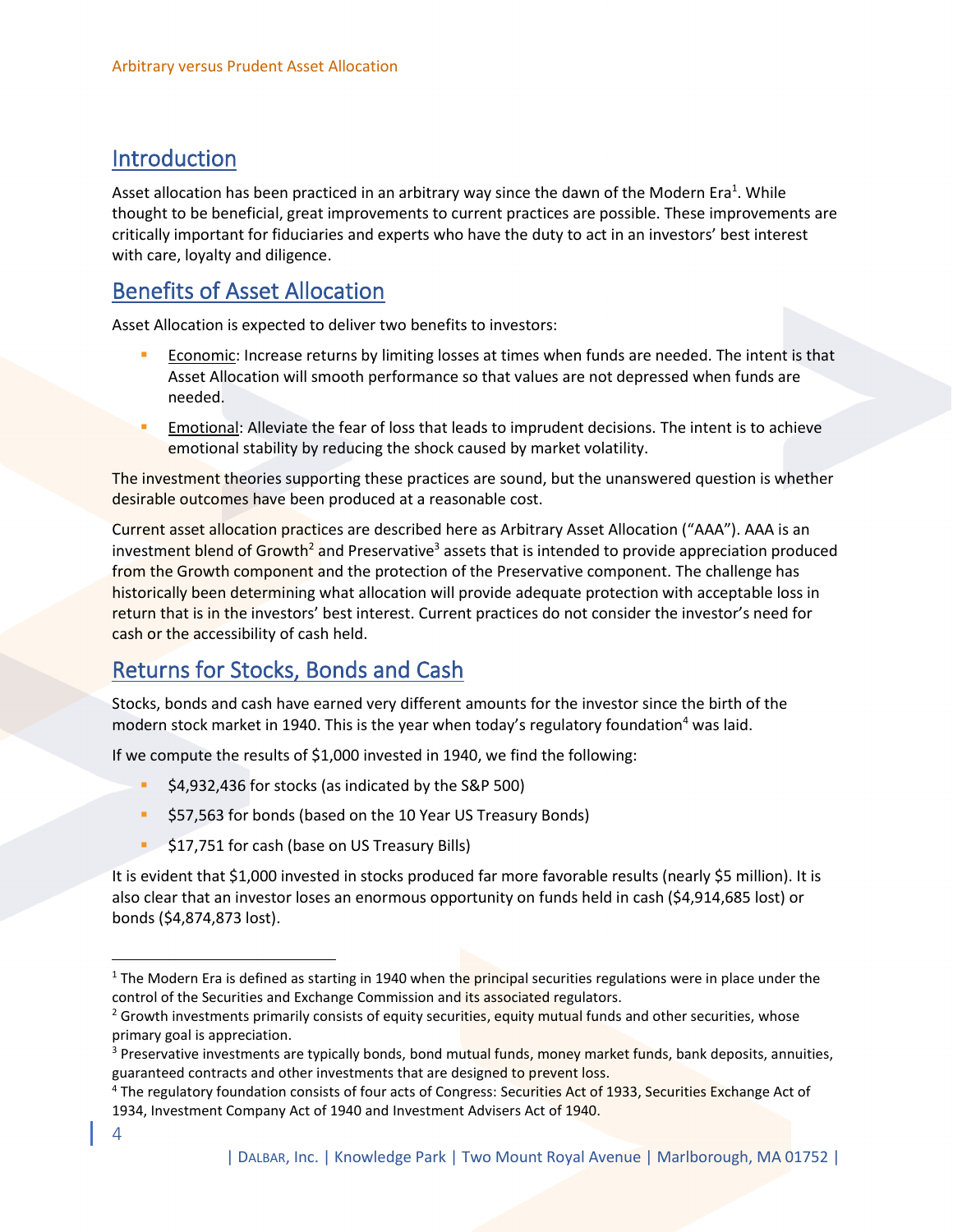# <span id="page-4-0"></span>Returns of Arbitrary Asset Allocation

The cost of asset allocation is not in fees or expenses but in the lost opportunity to participate in the higher returns of long term investments. The chart below illustrates the returns revealed in this study using different levels of arbitrary allocations. The S&P 500 was used for the equity portion and 10 Year US Treasuries represents the bond component.



The calculated lifetime opportunity cost (after 80 years) and working life (after 40 years) at each level of allocation, starting with \$1,000, was:

| <b>Allocation to</b><br><b>US Treasuries</b> | <b>Lifetime Cost</b><br>(80 Years) | <b>Cost after Most</b><br><b>Recent 40 Years</b> |
|----------------------------------------------|------------------------------------|--------------------------------------------------|
| 20%                                          | \$974,975                          | \$15,825                                         |
| 40%                                          | \$1,949,949                        | \$31,650                                         |
| 60%                                          | \$2,924,924                        | \$47,475                                         |
| 80%                                          | \$3,899,898                        | \$63,301                                         |
| 100%                                         | \$4,874,873                        | \$79,126                                         |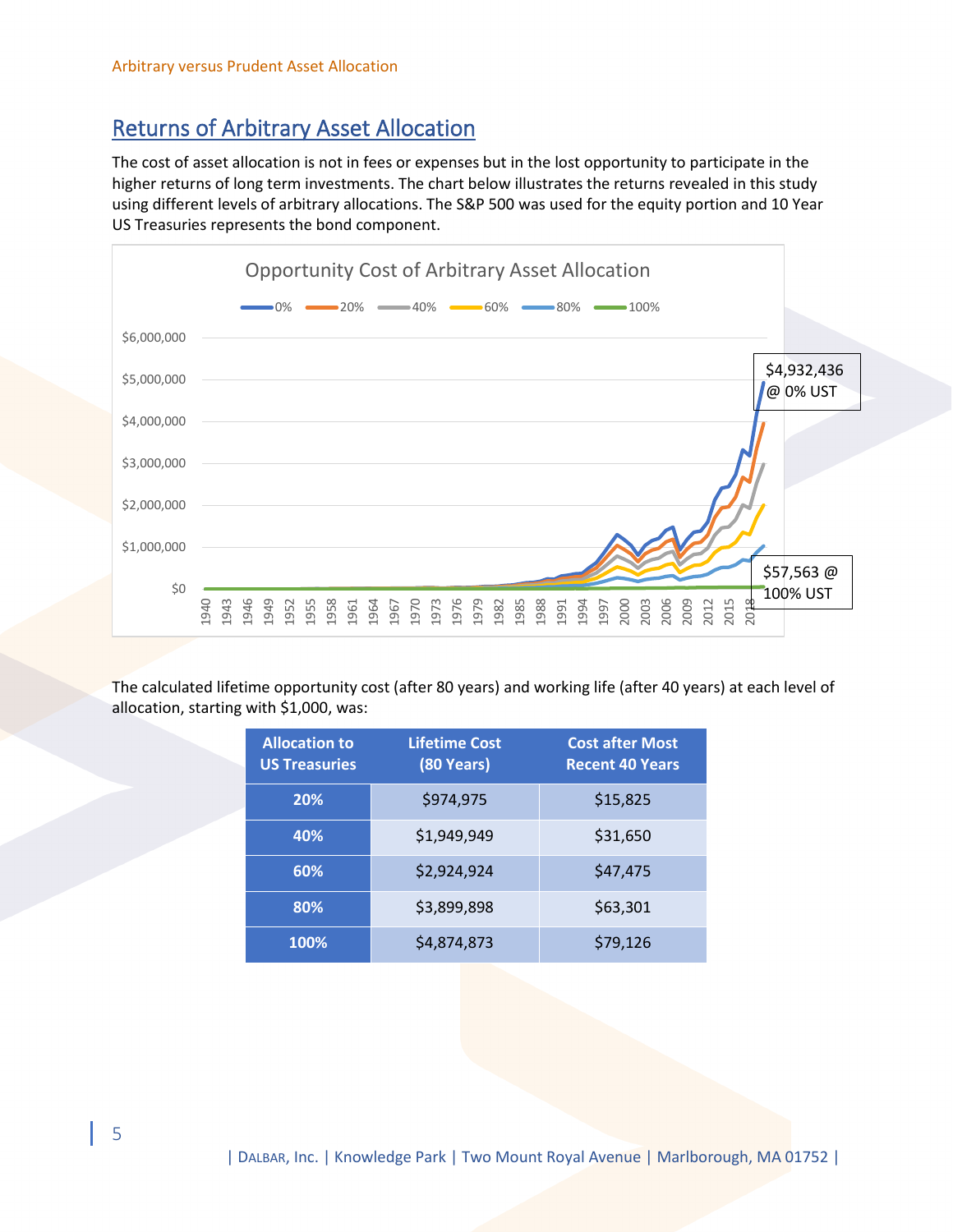## <span id="page-5-0"></span>Comparing AAA to PAA

Prudent Asset Allocation ("PAA"), improves on AAA and does not seek an arbitrary allocation but instead protects the assets necessary to fund investor needs. These Preservative assets are independent of market performance. The assets to meet investors' needs have maximum protection and all remaining assets take full advantage of long term market performance. The needs are calculated for a period sufficiently long to escape the effect of market decline and recovery. PAA gives investors access to cash without the losses suffered by untimely withdrawals.

AAA differs from PAA in several fundamental ways:

- AAA allocations are based on an arbitrary standard, set and changed by the allocator. PAA allocations are based on funding the needs of the investor and on changes in those needs.
- **AAA** sets allocations of a *blended risk tolerance*<sup>5</sup>, the passage of time, simulations or institutional guidelines.

PAA sets allocations based on the cash needs of the investor and historical ability of markets to recover from severe declines.

AAA uses an allocation target for all or each class or age of investor, regardless of individual needs.

PAA calculates and protects the needs of each investor.

- AAA locks in low yields at levels that often exceed what is required for protection. PAA releases unnecessary low yielding assets to be invested in a Growth component.
- AAA seeks to periodically rebalance to the arbitrary allocation. PAA changes the level of protection as needs are met and when changes occur in the investor's situation.
- AAA does not have a response to insufficient assets to fund investor needs. PAA permits up to 100% of assets to protected.
- AAA cannot maintain a designated allocation as assets are withdrawn to meet investor needs. PAA anticipates usage and maintains funds to meet future needs, independent of the allocation percentage.
- AAA cannot adapt to emergencies without disruption of the Growth component. PAA permits the investor to borrow from future needs for emergencies without disruption of long term Growth component. Borrowed funds are replenished in a non-disruptive way.
- AAA puts the entire portfolio at risk from low short term persistency. PAA relies on greater long term persistency for the Growth component and takes advantage of superior short term consistency for the Preservative class.
- AAA is vulnerable to negative investor experience when the allocated portfolio is compared to benchmarks.

PAA protects the investor from disappointment by clear delineation of Growth from Preservative components.

<sup>&</sup>lt;sup>5</sup> A blended risk tolerance refers to an individual's tolerance for financial risk, regardless of the level of dependency on specific funds for specific purposes and the urgency of each purpose.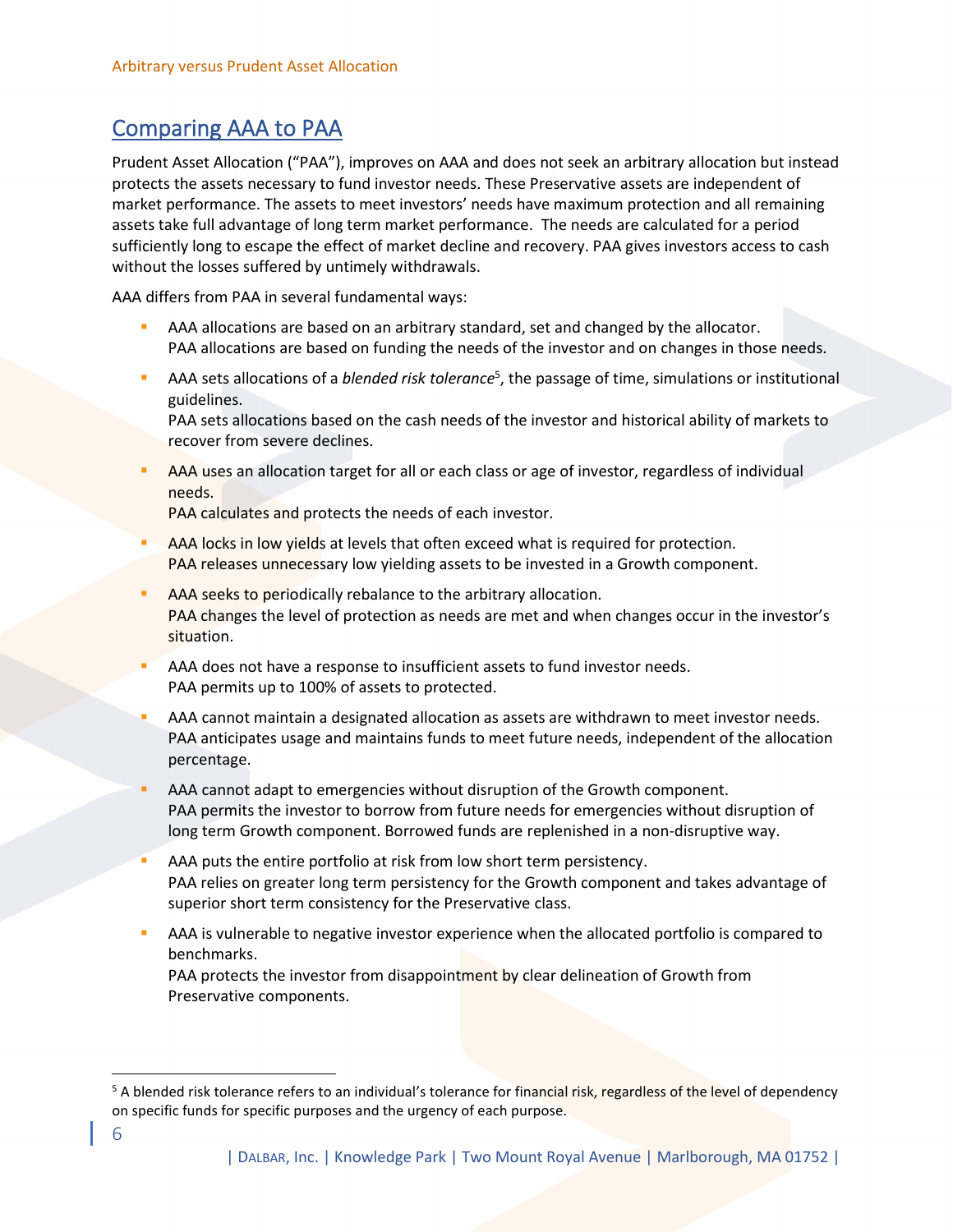**• AAA does not include consideration of assets held outside of the investment portfolio.** PAA requires the consideration, evaluation and possible restructuring of Preservative assets.

Historically and structurally, the performance of the Preservative class is far more persistent and therefore more predicable than Growth counterparts. This is advantageous to the PAA since the most time-critical Preservative asset is less exposed to an unexpected decline in return.

AAA is used in a variety of applications including individual portfolios, balanced funds, target date funds and other blended investments. In all these cases, a blend of Growth and Preservative classes is set without reference to the short term funds available, amount needed, when needed or time required for recovery from a decline. The effect of AAA is that some investors have excessive protection while others are overexposed.

On the other hand, PAA is based on protecting the assets that require protection and permitting the Growth assets to appreciate at the maximum rate. There is no need for rebalancing with PAA since the allocation is based in the funds actually needed by the investor.

# <span id="page-6-0"></span>Access to Cash

Investments must generally be converted to cash for them to be useful to investors. Cash is useful since it can be spent for goods and services and to meet obligations. This conversion to cash needs to occur only when and as needed so that remaining investments can continue to grow at the maximum rate possible.

While certain AAA arrangements do provide accessible cash, several require often untimely liquidation of growth assets in order to access cash. Examples of inaccessible cash arrangements include:

- Balanced Funds... in which cash is held inside the fund where it is inaccessible to the investor without liquidating growth components as well.
- Rebalancing... has the effect of transferring gains earned by the growth component to a lower earning conservative investment, regardless of when the cash is needed by the investor.
- Target Date Funds... degrade returns by automatically transferring growth assets into lower earning conservative investments based on the passage of time on the basis of the assumption that all investor's needs for cash uniformly increases with time.
- Target Risk Funds... alter allocations to limit volatility with no consideration for the immediacy of the investors' need for cash.
- Managed Account Arrangements... sometimes release cash for investors' use, this is generally on demand and does not anticipate this demand nor consider the No-Sell Zone (market conditions at the time of the demand).

In contrast the PAA approach:

7

- Makes cash allocated for spending easily accessible to investor.
- Volatility is limited only in preservative investments.
- **EXECTE AFTE ATTE:** Returns are not degraded by excessive conservative investments.
- **EXEC** Gains in growth component are transferred only when appropriate and when needed.
- There is no rebalancing but instead uses a continuously rolling forecast (forward looking) to anticipate and supply the required cash.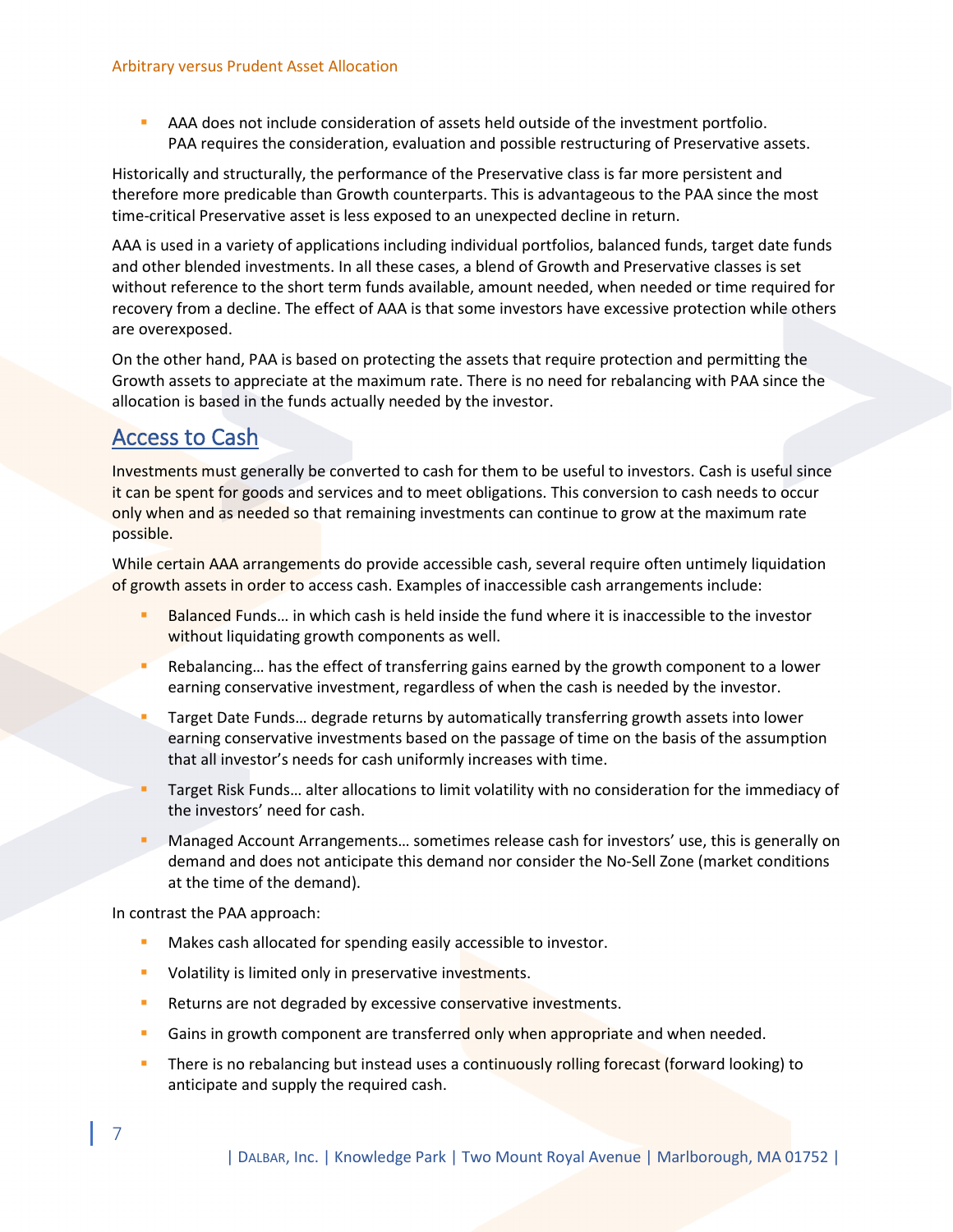- **EXECT ENDIOUS THE INVESTOR IDEO** in the investor to delay withdrawals until a market recovery restores value, thus avoiding realized losses.
- **■** Identifies ahead of time, when spending exceeds potential future cash supply and permits adjustments to be made when needed.
- Permits mid-course corrections.

## <span id="page-7-0"></span>Study Method

This paper examines the effectiveness and cost of AAA in relation to PAA.

The time frame of the study is the Modern Era (starting in 1940) to use an adequately large sample to capture major events and avoid distortions that existed before modern regulatory framework was in place.

For purposes of this study, Growth investments are represented by the S & P 500 ("S&P")<sup>6</sup> and Preservative investments by 10 Year US Treasuries ("UST"). The Persistence (probability of repeating performance in a succeeding period) was calculated for the S&P and UST.

Arbitrary allocations tested were 0%, 20%, 40%, 60%, 80% and 100% of UST.

These allocations were tested for normal conditions (median) and extreme conditions (high and low cases).

One set of calculation determined a return for each tested blend for every year. The result showed the loss in return suffered at each blend, yielding the cost of that blend. Median, high and low years are identified.

A second set of calculations examined the S&P for every year in the Modern Era and categorized each as either:

- Expected... an increase in value or decline of less than 10%.
- Unexpected... a decline in value of 10% or more. This decline is considered to be the "Shock Level" for most investors. Two determinations were then made:
	- $\circ$  Number of years until the value was restored to the level before the Shock ("Recovery Period") for each blend.
	- $\circ$  Number of cases that changed from "Unexpected" to "Expected" as a result of each blend.

<sup>6</sup> The Poor's Investment and other large cap indices are used for periods before the S&P 500 was established.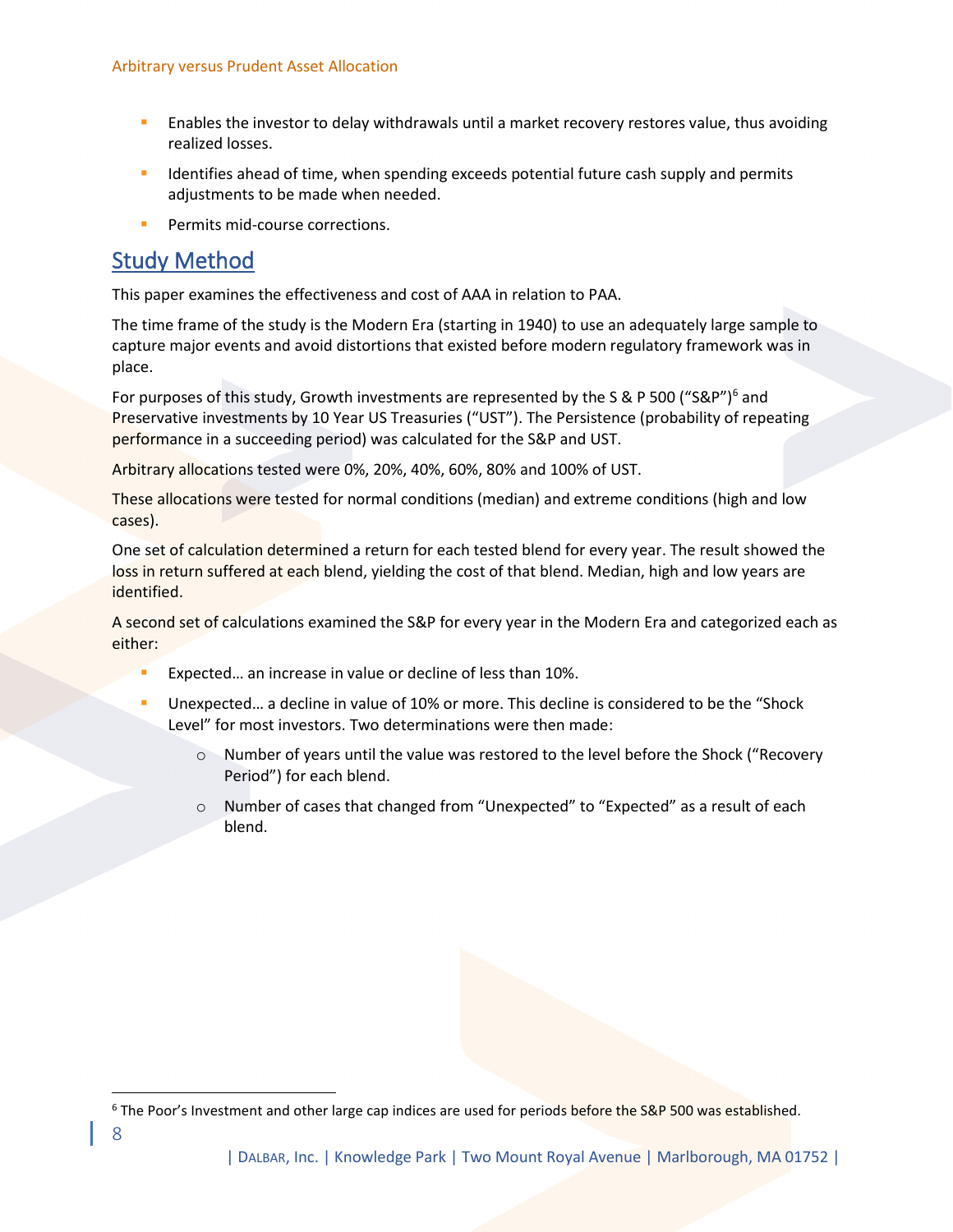# <span id="page-8-0"></span>Findings

## <span id="page-8-1"></span>Economic

The economic benefit of Asset Allocation is the reduced loss when there is a market decline. If funds are needed before the market recovers, the investor suffers a real and unrecoverable loss. Asset Allocation places limits on such losses.

There were 8 years where losses reached Shock Levels during the 81 years of the Modern Era. This represents 9.9% of the years. The S&P fully recovered its value in each of these 8 cases. For these years, recovery times and allocations were:

|                                      |                         |                                        | <b>Composite Return at Various Bond Allocations</b> |         |         |           |             |             |  |  |
|--------------------------------------|-------------------------|----------------------------------------|-----------------------------------------------------|---------|---------|-----------|-------------|-------------|--|--|
| Year                                 | % S&P<br><b>Decline</b> | <b>Recovery</b><br><b>Time (Years)</b> | 0%                                                  | 20%     | 40%     | 60%       | 80%         | 100%        |  |  |
| 1940                                 | (10.7%)                 | 3                                      | (10.7%)                                             | (7.5%)  | (4.2%)  | $(1.0\%)$ | 2.2%        | 5.4%        |  |  |
| 1941                                 | (12.8%)                 | $\overline{2}$                         | (12.8%)                                             | (10.6%) | (8.5%)  | (6.3%)    | (4.2%)      | (2.0%)      |  |  |
| 1957                                 | (10.5%)                 | $\mathbf 1$                            | (10.5%)                                             | (7.0%)  | (3.6%)  | $(0.1\%)$ | 3.3%        | 6.8%        |  |  |
| 1973                                 | (14.3%)                 | $\overline{4}$                         | (14.3%)                                             | (10.7%) | (7.1%)  | (3.5%)    | 0.1%        | 3.7%        |  |  |
| 1974                                 | (25.9%)                 | $\mathbf{1}$                           | (25.9%)                                             | (19.6%) | (13.3%) | (7.0%)    | (0.7%)      | 5.6%        |  |  |
| 2001                                 | (11.8%)                 | 5                                      | (11.8%)                                             | (8.4%)  | (4.9%   | $(1.4\%)$ | 2.1%        | 5.6%        |  |  |
| 2002                                 | (22.0%)                 | $\mathbf 1$                            | (22.0%)                                             | (14.5%) | (7.1%)  | 0.3%      | 7.7%        | 15.1%       |  |  |
| 2008                                 | (36.6%)                 | 5                                      | (36.6%)                                             | (25.2%) | (13.9%) | (2.6%)    | 8.8%        | 20.1%       |  |  |
| <b>Annual Median Adjusted Return</b> |                         | 14.8%                                  | 12.5%                                               | 10.2%   | 7.8%    | 5.5%      | 3.2%        |             |  |  |
|                                      | <b>Annual Cost</b>      |                                        | 0.0%                                                | (2.3%)  | (4.6%)  | (7.0%)    | (9.3%)      | (11.6%)     |  |  |
|                                      | Cost after 81 Years*    |                                        | 0.0%                                                | (85.1%) | (97.9%) | (99.7%)   | $(100.0\%)$ | $(100.0\%)$ |  |  |

\* *Percentage of initial portfolio value lost to Arbitrary Asset Allocation*

From a purely economic perspective:

- The probability of experiencing a Shock Loss in any given year is 9.9%. This makes it unlikely that the need for cash would coincide with market declines. The probability is that needs would coincide with gains 10 times more frequently than coinciding losses.
- An allocation that would avoid any loss would have to exceed 80% to UST, which would eliminate 80% of the S&P gains.
- **The cost of an Arbitrary Allocation at 40% for the entire Modern Era is 97.9% of initial portfolio** value or a net gain of 2.1%. The investor is left with no gains with any higher bond allocation.
- The median wait time for recovery is 2.5 years. If waiting for recovery is not feasible, then sufficient funds should be held in Preservative assets.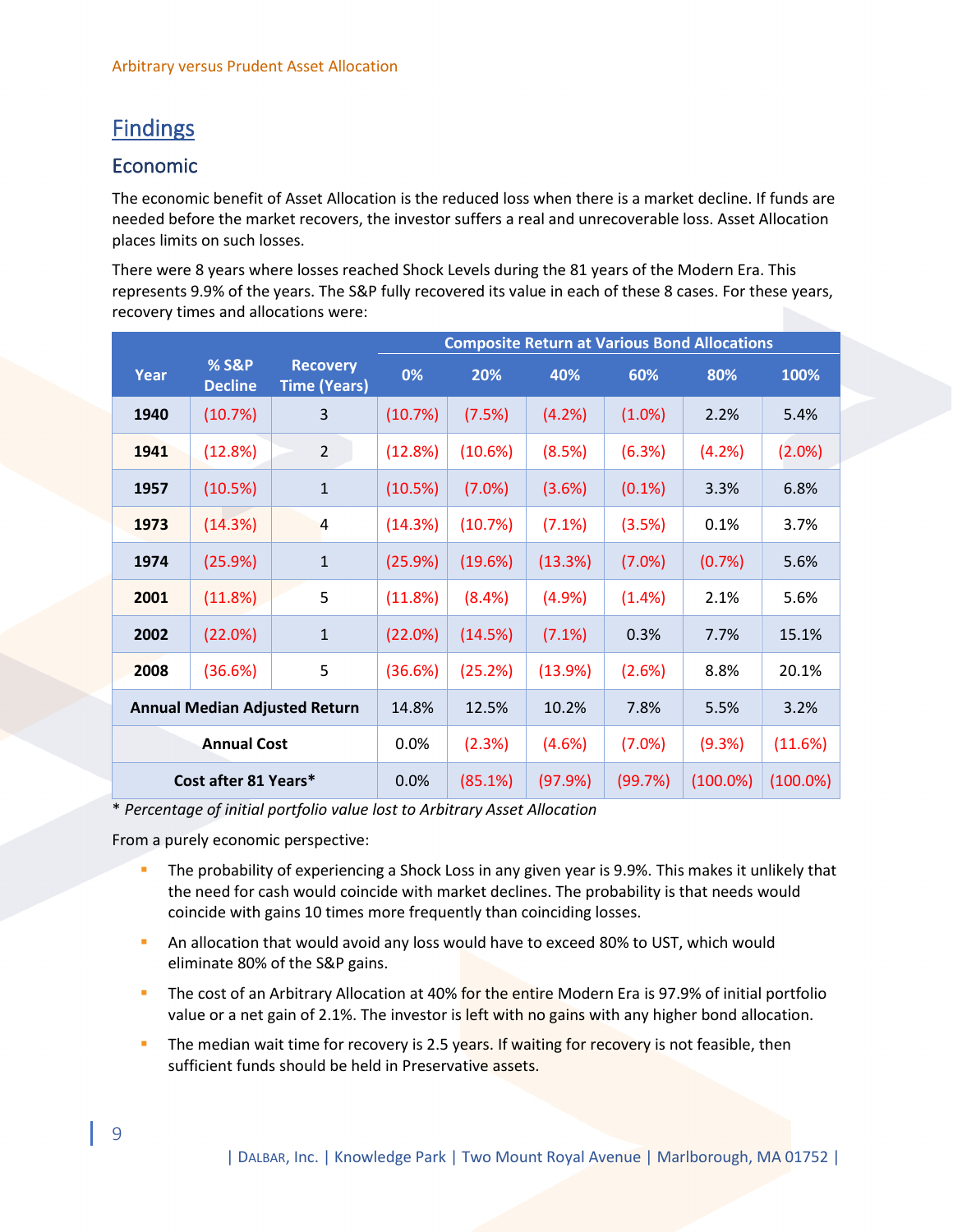## <span id="page-9-0"></span>Emotional

For the asset allocation strategy to change the emotional response and associated investment behavior that follows a market decline, combination of the following conditions is necessary:

- Confidence in the strategy being deployed, demonstrated by past success. Confidence is gained through a clear delineation of a valid strategy.
- Opportunity that exceeds any losses experienced, based on expected returns. Opportunity is made credible when a statistically valid forecast is provided with a calculated probability of occurring (Persistence).
- Personal protection from material loss, if investor's own situation was unaffected. Personal protection is achieved if assets are not depressed when needed.
- Expectation of timely recovery, based on historical record. One year would ordinarily be considered timely, but timeliness is primarily based on the ability of the investor to function comfortably without the using the depressed assets.
- Losses were significantly mitigated, when assets are prudently allocated. Significant mitigation is generally recognized when a net loss it transformed into a net gain.
- No effective peer pressure to abandon the existing strategy, peers use an inferior investment strategy. Overcoming peer pressure requires a clear understanding of the strategy being deployed and how it applies to current market conditions.

Achieving these conditions require effective communication supported by credible data.

The emotional perspective is seldom clear and must be evaluated by the individual investor involved. The determination can be made based on response to key questions:

- What portion of future returns (estimated at 14.8% per year) are you willing to forfeit to avoid waiting for a normal 2.5 year market recovery?
- Would you be willing to secure the funds needed for the next five years and invest any remaining assets to achieve stock market returns with the associated volatility?

## <span id="page-9-1"></span>Comparing Results

PAA was tested against AAA to determine the historical benefit over the past 20 years. The following assumptions were made for the tests:

- Investor five year spending requirements were the same for both PAA and AAA
- These spending requirements are funded by deposit accounts (Checking, Saving and CDs)
- AAA assets were in a target date fund split 60/40 in equities and bonds
- Both methods were tested each year from 2001 to 2020 for both one year and ten year time horizons
- For the growth class, the same investments were used in the same proportions for both PAA and AAA.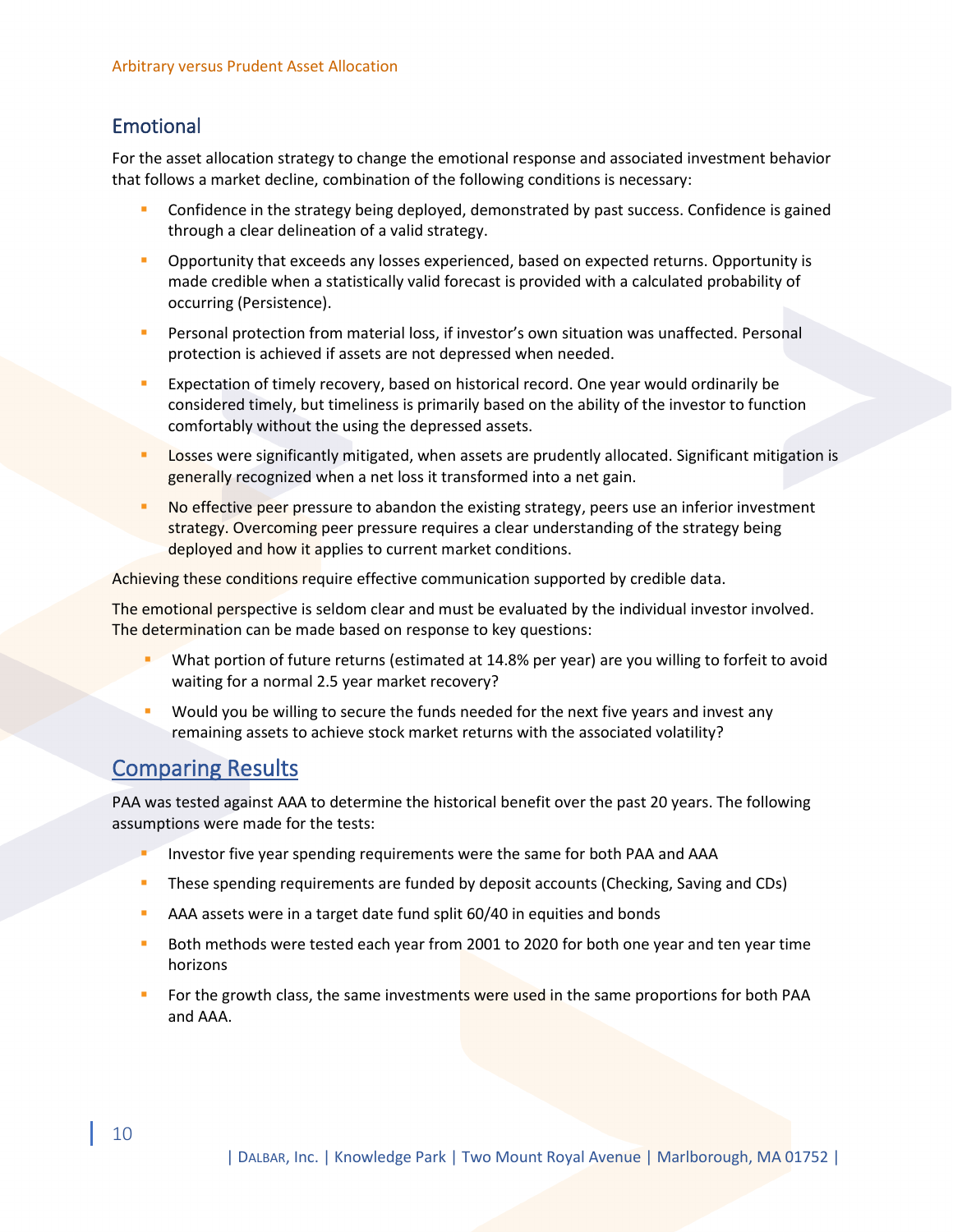## <span id="page-10-0"></span>Key Observations:

- For 13 of 20 cases (65%) total return for the one year time horizon was superior for PAA
- For 12 of 20 cases (60%) total return for the ten year time horizon was superior for PAA
- In cases where AAA was superior, PAA permitted the investor to wait (up to five years) for a market recovery and avoid selling in a down market
- For the period ending 2020:
	- o PAA outperformed AAA in one year returns (23.78% to 15.58%)
	- o PAA outperformed AAA in ten year returns (98.62% to 60.94%)

## <span id="page-10-1"></span>Test Results

Comparison of Arbitrary & Prudent Asset Allocation

| For Year 2020 |                                  | 1 Year        | 10 Year       |        | <b>Arrbitrary Allocation</b> |                                       |        | <b>Prudent Allocation</b>                   |         | <b>1 Year Winners</b> |        | <b>10 Year Winners</b>   |         |
|---------------|----------------------------------|---------------|---------------|--------|------------------------------|---------------------------------------|--------|---------------------------------------------|---------|-----------------------|--------|--------------------------|---------|
|               | <b>Portfolio Holdings</b>        | <b>Return</b> | <b>Return</b> | $%$ of | 1 Year                       | 10 Year<br>Holdings Return % Return % | $%$ of | 1 Year<br><b>Holdings Return % Return %</b> | 10 Year | <b>Arbitrary</b>      |        | <b>Prudent Arbitrary</b> | Prudent |
|               |                                  |               |               |        |                              |                                       |        |                                             |         |                       |        |                          |         |
|               | <b>Deposit Accounts</b>          | 0.09%         | 4.91%         | 25%    | 0.02%                        | 1.23%                                 | 25%    | 0.02%                                       | 1.23%   |                       |        |                          |         |
|               | DALBAR 10 Year US Treasury       | 11.33%        | 26.32%        | 27%    | 3.06%                        | 7.11%                                 | 0%     | 0.00%                                       | 0.00%   | 3.06%                 |        | 7.11%                    |         |
|               | <b>Conservative Holdings</b>     |               |               | 52%    | 3.08%                        | 8.33%                                 | 25%    | 0.02%                                       | 1.23%   | 3.08%                 |        | 8.33%                    |         |
|               |                                  |               |               |        |                              |                                       |        |                                             |         |                       |        |                          |         |
|               | <b>DALBAR Balanced Fund</b>      | 14.67%        | 63.95%        | 15%    | 2.20%                        | 9.59%                                 | 0%     | 0.00%                                       | 0.00%   | 2.20%                 |        | 9.59%                    |         |
|               |                                  |               |               |        |                              |                                       |        |                                             |         |                       |        |                          |         |
|               | <b>DALBAR Large Cap Equities</b> | 18.01%        | 101.58%       | 16%    | 2.88%                        | 16.25%                                | 37%    | 6.67%                                       | 37.58%  |                       | 6.67%  |                          | 37.58%  |
|               | <b>DALBAR Growth</b>             | 43.64%        | 157.39%       | 17%    | 7.42%                        | 26.76%                                | 38%    | 16.58%                                      | 59.81%  |                       | 16.58% |                          | 59.81%  |
|               | <b>Aggressive Holdings</b>       |               |               | 33%    | 10.30%                       | 43.01%                                | 75%    | 23.25%                                      | 97.39%  |                       | 23.25% |                          | 97.39%  |
|               |                                  |               |               |        |                              |                                       |        |                                             |         |                       |        |                          |         |
|               | <b>Total Portfolio</b>           |               |               | 100%   | 15.58%                       | 60.94%                                | 100%   | 23.27%                                      | 98.62%  |                       | 23.27% |                          | 98.62%  |

## <span id="page-10-2"></span>**Conclusion**

The historical analysis shows no economic advantage for an Arbitrary Asset Allocation. On the contrary, AAA is a highly ineffective and costly practice. It can therefore be concluded that from the economic perspective an arbitrary asset allocation is imprudent.

A Prudent Asset Allocation on the other hand is highly effective in circumstances where it is needed.

It is far more prudent to experience a temporary loss and wait for a recovery than to use a UST allocation to attempt to avoid a loss that cannot be avoided or materially reduced.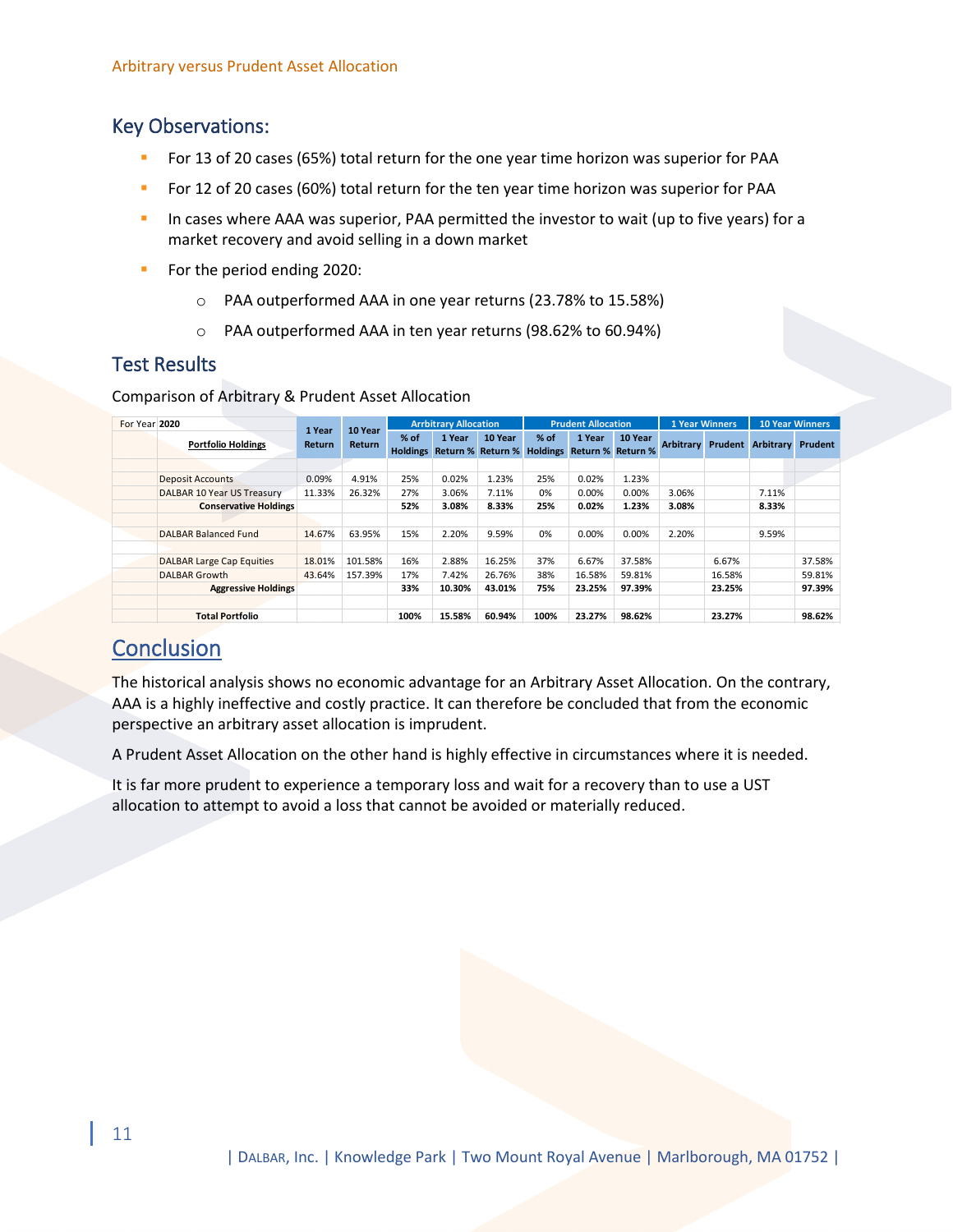## <span id="page-11-0"></span>Preservation & Growth Investments

Investments used for preservation and those used for growth have historically displayed characteristics that show their relative suitability. DALBAR's *Persistence Analysis* reports on the characteristics of five investments that are most widely used. The time frame of the analysis is from 1928 through 2021. These results inform the use of these and comparable investments for preservation and growth.

## <span id="page-11-1"></span>Preservative Characteristics

The characteristics shown indicate the strengths of each investment to preserve assets. Preservative characteristics are examined over a short time frame (one year) since the purpose is to make withdrawals beginning immediately.

| <b>Investment</b>                      | <b>Guaranteed at</b><br><b>Maturity</b> | <b>Maximum Decline</b><br>in Any Year | <b>Frequency of a</b><br><b>One Year Loss</b> | <b>Median One Year</b><br><b>Return 1928-2021</b> |
|----------------------------------------|-----------------------------------------|---------------------------------------|-----------------------------------------------|---------------------------------------------------|
| <b>Treasury Bills</b>                  | By US<br>Government                     | No Declines                           | 0.0%                                          | 3.0%                                              |
| <b>10 Year US</b><br><b>Treasuries</b> | By US<br>Government                     | (11.1%)                               | 18.3%                                         | 3.6%                                              |
| <b>Baa Corporate</b><br><b>Bonds</b>   | <b>No</b>                               | (15.7%)                               | 16.1%                                         | 6.5%                                              |
| <b>S&amp;P 500</b>                     | No.                                     | (43.8%)                               | 26.9%                                         | 14.2%                                             |
| <b>NASDAQ</b>                          | No.                                     | (40.5%)                               | 26.5%                                         | 15.4%                                             |

#### *Most Suitable for Preservation*

- Treasury Bills are most suitable for preservation since there has never been a decline in value. This protection comes with median low returns of only 3%. The T Bill rate is currently below the median, close to zero percent.
- U.S. Treasury Series I Saving Bonds, commonly called I Bonds
- 10 Year US Treasuries provides the next best protection with a somewhat higher return but a substantial increase in risk.
- Other alternatives to consider, depending on prevailing interest rates, are guaranteed annuities and FDIC insured bank deposits.

#### *Least Suitable for Preservation*

- Equity investments (S&P 500 and NASDAQ) are unsuitable due to high probability of a loss in any one year.
- Many derivatives and other speculative investments are also unsuitable for asset preservation.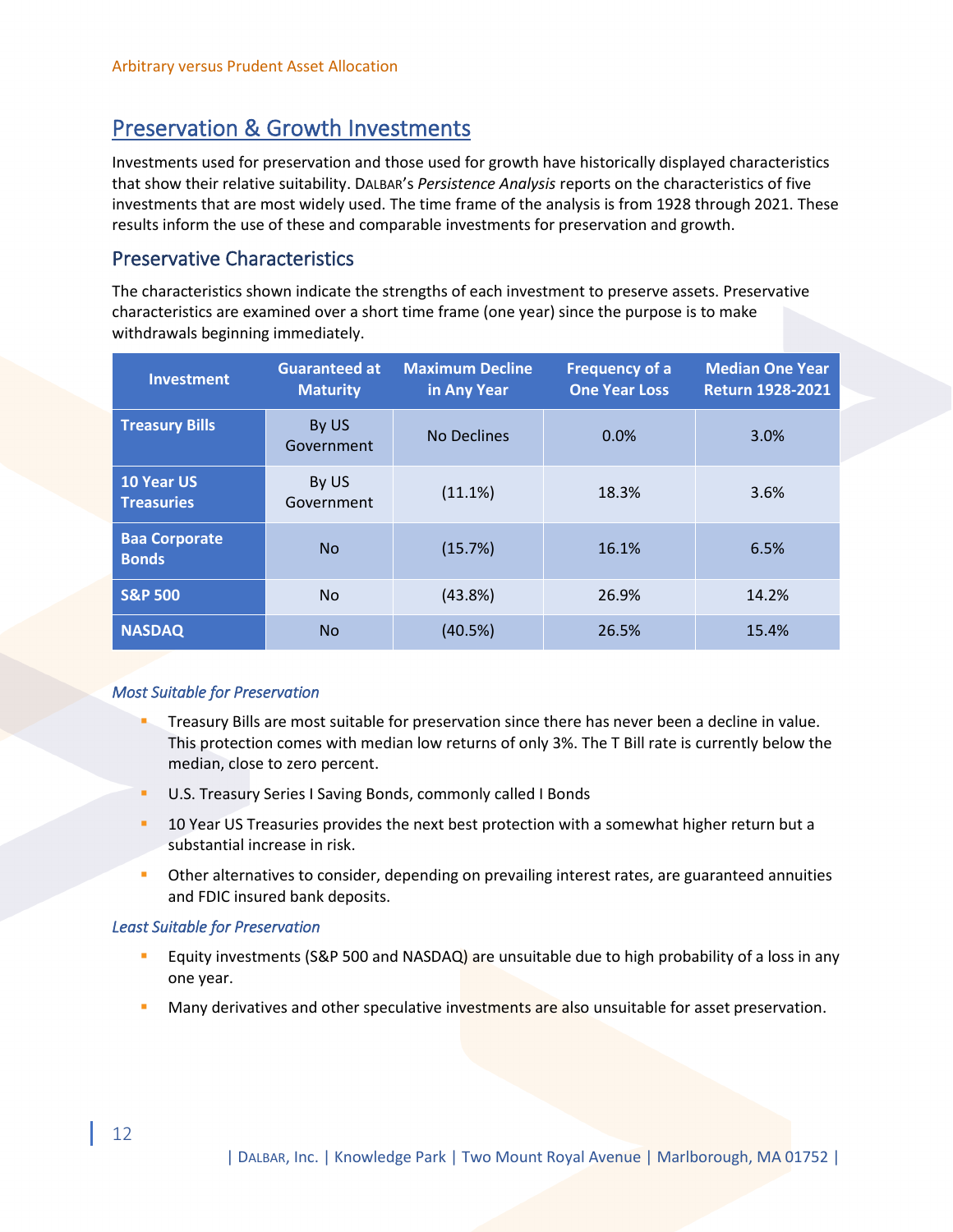## <span id="page-12-0"></span>Growth Characteristics

The measures shown here indicate the ability of investments to produce longer term returns. For this reason, every ten year return over the entire study period is used. Investments for the long haul (ten years or longer) can tolerate severe declines when there is a high probability of full recovery before the funds are actually needed by the investor.

| <b>Investment</b>                      | <b>Median Ten</b><br><b>Year Return</b> | <b>Probability of</b><br><b>Achieving Ten</b><br><b>Year Return</b> | <b>Frequency of</b><br><b>One Year Loss</b> | <b>Frequency</b><br>of One Year<br><b>Recovery</b> | <b>Frequency of</b><br><b>Five Year</b><br><b>Recovery</b> |
|----------------------------------------|-----------------------------------------|---------------------------------------------------------------------|---------------------------------------------|----------------------------------------------------|------------------------------------------------------------|
| <b>Treasury Bills</b>                  | 36.5%                                   | 51.8%                                                               | 0.0%                                        | N/A                                                | N/A                                                        |
| <b>10 Year US</b><br><b>Treasuries</b> | 49.1%                                   | 36.1%                                                               | 18.3%                                       | 88.2%                                              | 100%                                                       |
| <b>Baa Corporate</b><br><b>Bonds</b>   | 97.8%                                   | 36.1%                                                               | 16.1%                                       | 86.1%                                              | 100%                                                       |
| <b>S&amp;P 500</b>                     | 156.4%                                  | 24.1%                                                               | 26.9%                                       | 68.0%                                              | 100%                                                       |
| <b>NASDAQ</b>                          | 190.3%                                  | 25.6%                                                               | 26.5%                                       | 76.9%                                              | 100%                                                       |

#### *Most Suitable for Growth*

- As evidenced by the S&P 500 and NASDAQ, equity investments are the clear choice for growth due to superior returns and recovery that has consistently occurred in one to five years.
- Corporate bonds are a weak second choice and are mentioned only because of a higher probability of achieving the historical returns.
- More speculative investments can be considered for situations where investors are prepared to suffer permanent losses. These include individual securities, non-diversified investing, leveraged investing, options, currencies, commodities, etc.

#### *Least Suitable for Growth*

- The low ten year returns of Treasury Bills and 10 Year Treasury Bonds rule them out as growth investments.
- Blended investments such as balanced funds and target date funds
- High yield bond funds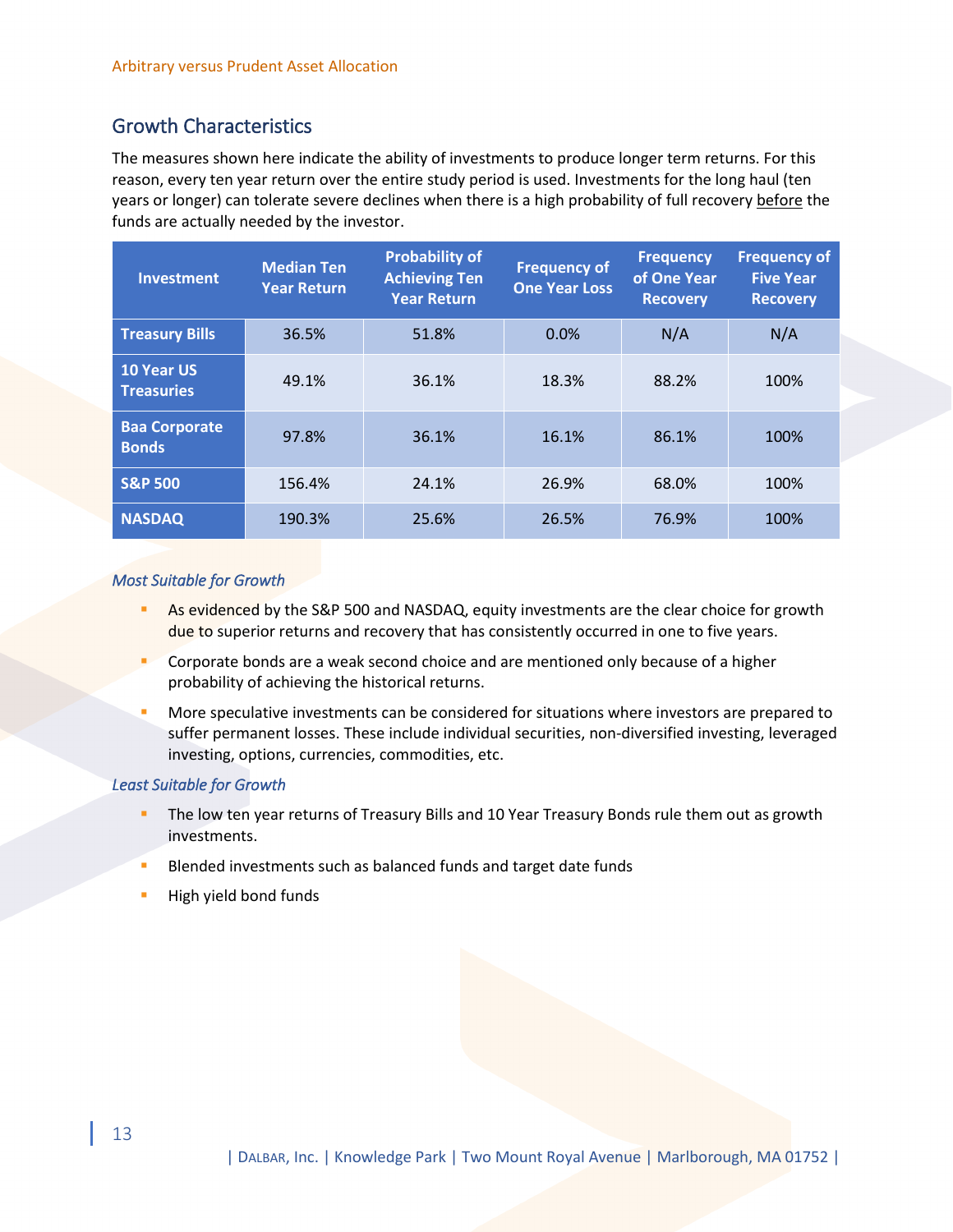## <span id="page-13-0"></span>Integrating PAA

PAA is designed to integrate with generally accepted principles and practices. Changes are required however, to take advantage of key PAA features, such as:

- Top priority given to fully funding the Preservative component.
- **EXECT** Maximum protection of Preservative component.
- Ready access to funds in the Preservative component.
- Aggressive investments for Growth component.
- **Delaying withdrawals from the Growth component until favorable conditions return.**
- Regular reviews and transfers between Preservative and Growth components.

### <span id="page-13-1"></span>Retirement Plans

PAA can overcome several concerns that exist with retirement plans. These include:

- **EXECT:** Assets within the plan and distributions from the plan are included in the financial strategy even when they are held separately and potentially at different institutions
- Limits on contributions... after reaching the legal limits, additional savings are made outside of the plan
- Restrictions on withdrawals... Funds needed for expenditures, commitments and emergencies are held outside of the plan
- **Adapting to changes**
- **Funding emergencies**

#### *DC Plans*

401(k), 403(b) and other similar plans provide tax deferral and employer contributions or in the case of Roth, elimination of taxes on income and gains. These benefits come with limits to accessibility and enormous cost of arbitrary asset allocation that is unsuited for most participants.

PAA does enable the benefits without the disadvantages. The assets in the DC plans are held as Growth assets. The losses due to arbitrary asset allocations are avoided by using no blended investment options that are available in the plan (Target Date Funds, Blended Funds, Risk Based Funds and managed accounts). Using the plan for Growth does not require assets to be removed or withdrawn but investment changes are often necessary.

When the participant reaches age 59½ and depending on the specific plan provisions funds may become accessible and qualify as Preservative. At this point, a portion of these assets can be converted to usable Preservative assets, depending on the need. As Preservative assets, withdrawal from the plan may be necessary to meet spending needs.

#### *DB Plans*

Pension plans typically offer a choice of postretirement income or a lump sum payment. PAA treats the postretirement income as additions to the Preservative component. Lump sum payments are allocated to the Preservative component if needed with any balance going to the Growth component.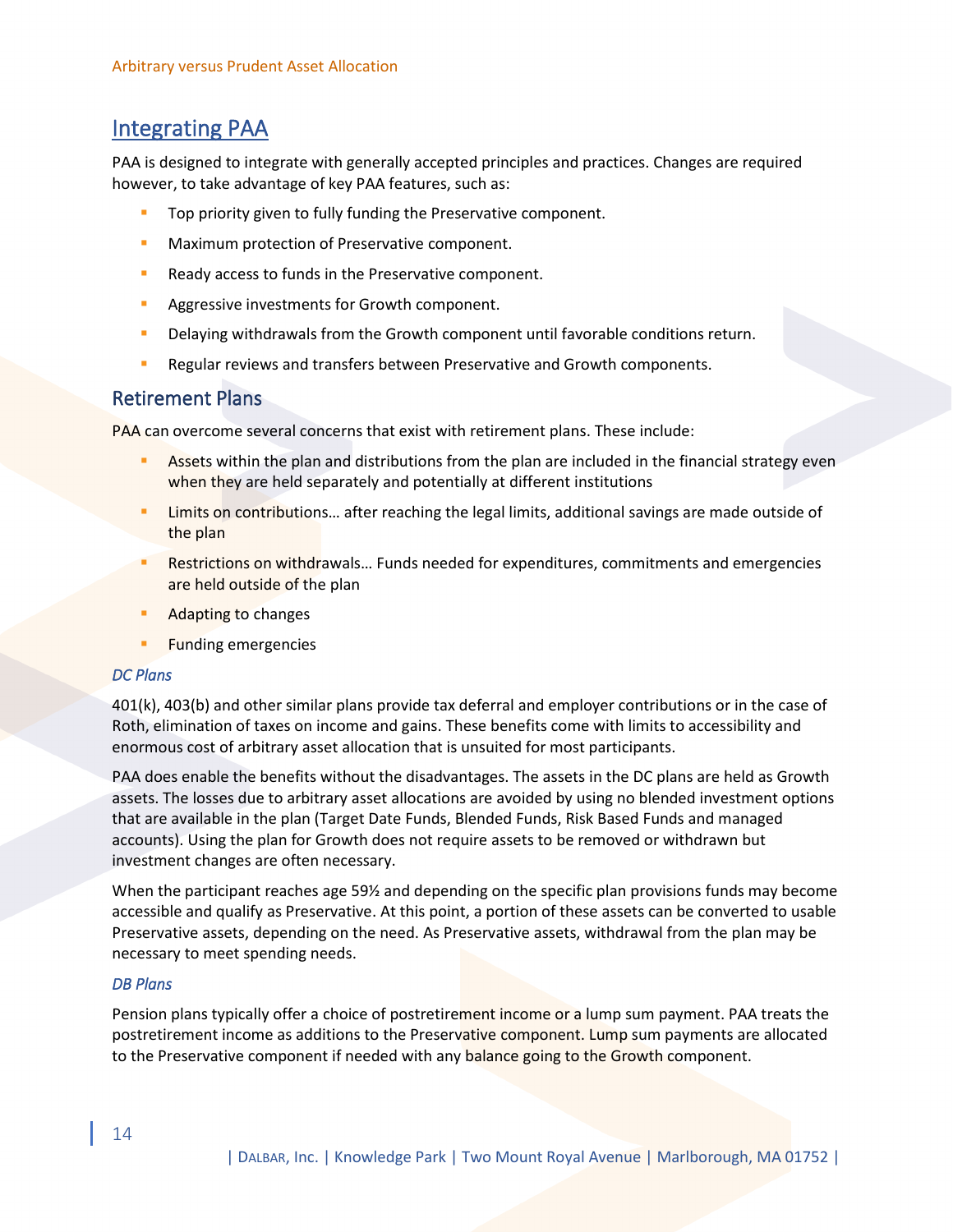#### *IRAs*

While accumulation of IRA assets do not necessarily involve an employer, the use of these assets are similar in most ways to DC Plans.

#### *Rollovers*

Rollovers are non-taxable transfer of assets among retirement plans or IRAs.

Rollovers affect PAA to the extent that the Rollover assets have restrictions relating to Roth on withdrawals. These restrictions need to be considered if a Roth IRA is being considered as a Preservative asset.

### <span id="page-14-0"></span>Using Annuities

Annuities are investments that transform assets into an income stream. As such, annuities can supply a portion or all the cash required to meet an investor's future needs. In order to take advantage of annuities, it is necessary to treat the investment aspect of annuities as the Growth component and the income stream as the Preservative component for future cash. Each of three types of annuities (Variable, Fixed and Indexed) require separate considerations.

#### *Variable Annuities*

- The Growth component of the Variable Annuity mirrors the returns of the portfolio on which it is based. The portfolio is selected by the investor in much the same way any Growth investment is selected, except that the initial investment is often guaranteed (Return of Premium).
- The growth continues until annuitization at which time the value is transformed into an income stream of cash that continues for a fixed period of time or for the life of the investor.
- The Preservative component is the income stream that is guaranteed by the annuity company.

Variable annuities are best suited to investors that seek the added protection of their initial investment in the Growth component with the ease of conversion to a Preservative income stream when cash is needed (usually for retirement). These investors pay a premium for these benefits.

#### *Fixed Annuities*

- Fixed annuities have a Growth component that is established when the annuity is obtained. This is an interest rate that is applied until annuitization.
- **The Preservative component is the income stream that is guaranteed by the annuity company.**

Fixed annuities are best suited to investors who seek to avoid all exposure to market risk in exchange for the limitations on long term growth.

#### *Indexed Annuities*

- Similar to variable annuities, the growth depends on market conditions, but unlike the variable counterparts, the Indexed annuity is partially guaranteed against losses in value.
- Like other annuities, Indexed annuities delivers an income stream of cash.

Indexed annuities are ideally suited for investors who are willing to pay for a guaranteed return but can also participate in market appreciation.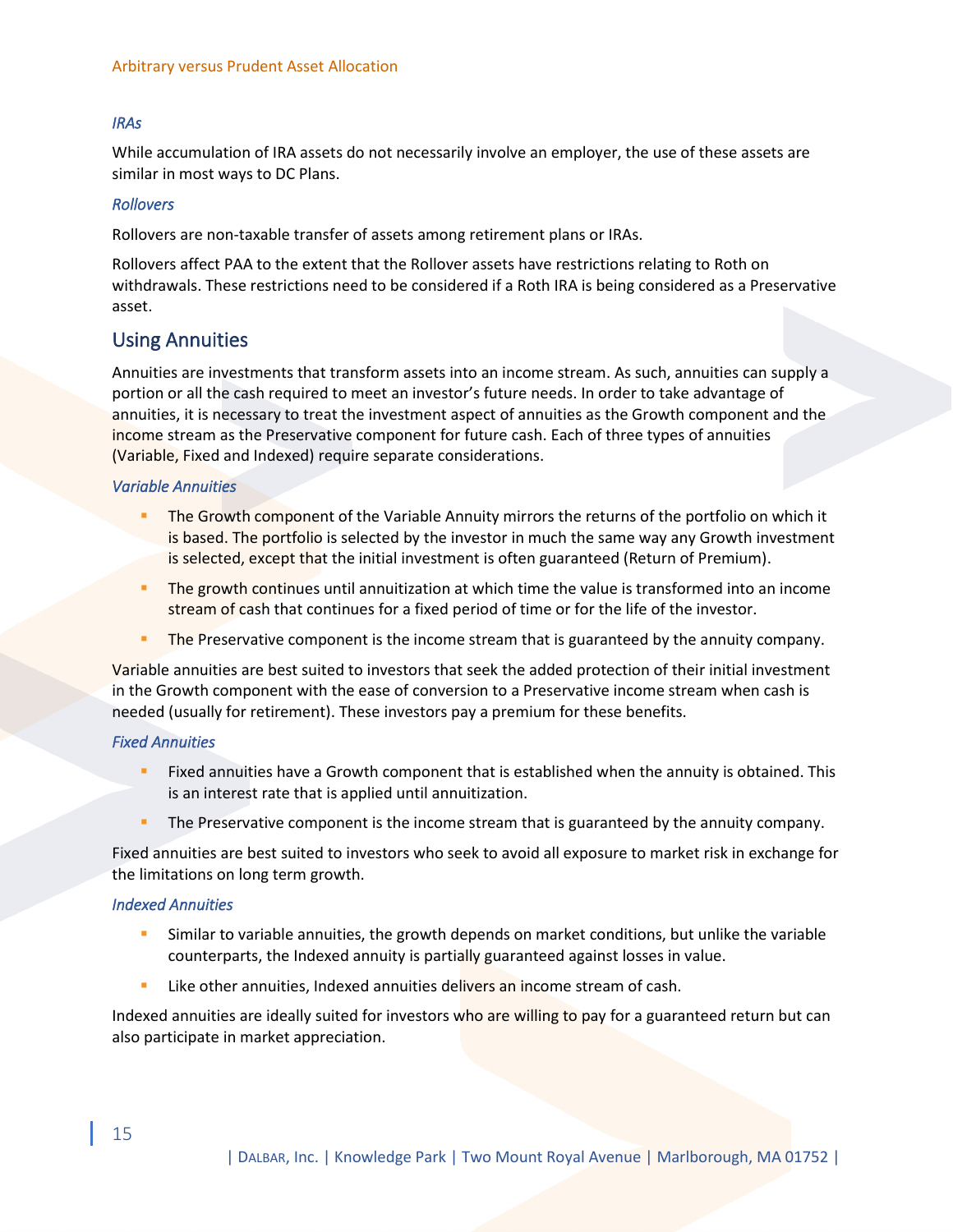## <span id="page-15-0"></span>529 Plans

529 Plans are used as Growth assets until they are used for education funding. At that point they become Preservative assets. The conversion to Preservative assets begins five years before the actual use to limit the exposure to a down market.

### <span id="page-15-1"></span>Reverse Mortgages

While real estate is a viable Growth asset, their use is outside the scope of PAA. On the other hand, the cash flow generated from a reverse mortgage are additions to the Preservative component. In this way, reverse mortgages lower the amount that needs to be transferred from the Growth component.

## <span id="page-15-2"></span>Behavioral Benefits

PAA is designed to discourage investment behaviors that have historically caused investors to forfeit gains. These behaviors include:

- Overly Aggressive Investing... including taking concentration risks and making investment choices based on factors that have been shown to be unreliable indicators of future results. PAA requires a disciplined approach to investment selection and monitoring.
- Panic Selling... making withdrawals after a market decline, before the market is able to recover. This behavior is enabled when the investor loses confidence that the funding of short term needs is at risk
- Risk Tolerance... failing to protect needed assets simply because the investor is emotionally capable of suffering a loss. On the other hand, Risk Tolerance avoids taking long term risks that are needed to accumulate assets for future needs.
- Adapting to Change... circumstances change with the passage of time and this requires regular reassessments and adjustments. Annual reassessments are necessary to detect gradual changes such as aging, new responsibilities and personal preferences. Dramatic changes such as income loss, financial windfall, getting married, having children or changes in health call for immediate reassessment

## <span id="page-15-3"></span>Investor Profile

PAA is beneficial to a large number of investors but there are conditions where it is not recommended. Most notably, PAA is not advantageous if:

- A long term down market is encountered. In this case no known alternative would be beneficial.
- Preservative component produces higher returns than the Growth.

The following profiles highlight how PAA may be applicable:

#### *Starting Career*

PAA directs the investor to fund short term needs before making Growth investments.

#### *Mid-Career*

PAA provide the optimum balance required for short term spending and long term needs.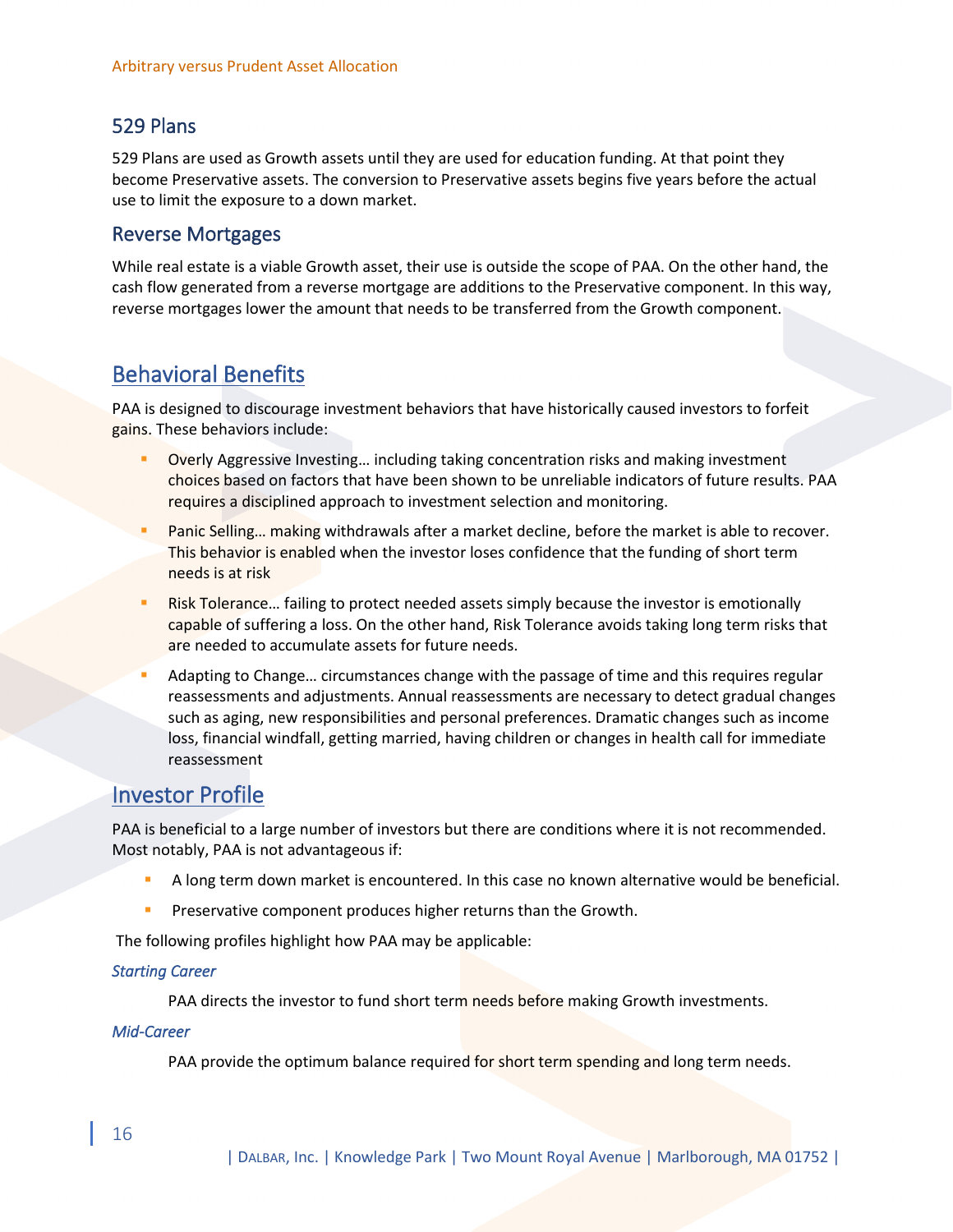#### *Pre-Retirement*

PAA begins the transition to retirement income five years before funds are actually needed.

#### *Retired*

PAA warns when midcourse corrections are necessary to prevent over-spending or to enhance the quality of life.

#### *Received Windfall*

A windfall can be the result of inheritance, sale of business or property, betting, gambling or lottery winning. PAA will direct the investor to reassess their lifestyle and then determine the funding required. After allocating funding to meet the adjusted need, the remainder is put in the Growth component.

#### *Financial Hardship*

Financial hardship often requires a change in lifestyle but funding is required during the transition. PAA provides a five year buffer to transition to the new lifestyle.

#### *Emergency*

It is impossible to accurately quantify the cost of an unexpected emergency. Since it is not practical to ignore the possibility, it necessary to make some provision. With PAA that provision is the forecasted five years of expenditures.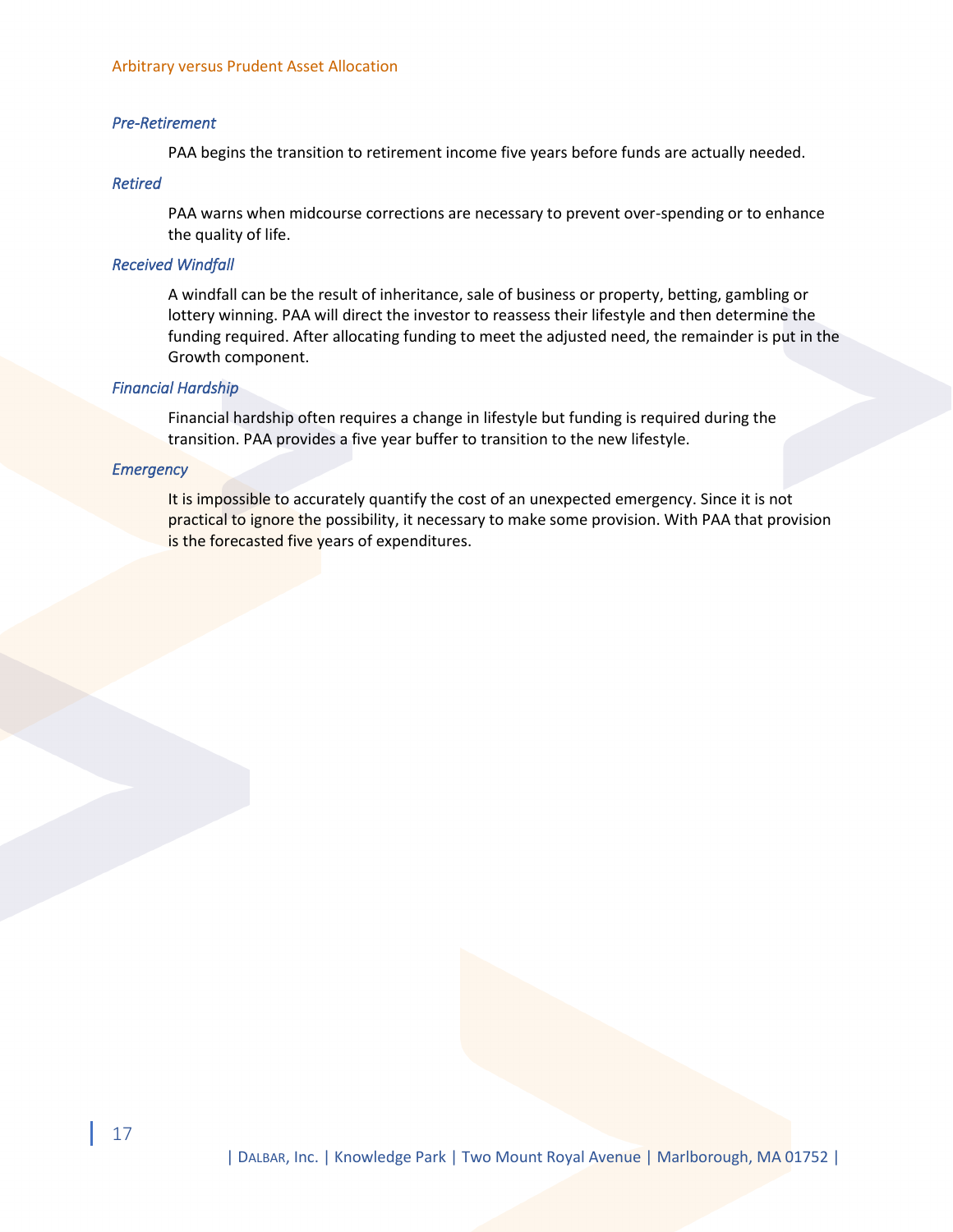## <span id="page-17-0"></span>Deployment

The goal of the Prudent Asset Allocation strategy is to optimize the use of financial assets to achieve two separate but critical goals:

- **■** Use income and assets to fund current expenses that investor considers to be important, taking as little risk as possible with the income and assets designated for that purpose. These are the Preservative class.
- Maximize growth of the remaining assets over a longer period of time, never withdrawing while in the No-Sell Zone. Withdrawals are made when needed to replenish the Preservative class or at the investor's discretion. These are Growth class.

## <span id="page-17-1"></span>Prudent Procedure

The procedure is intended to continuously deplete the Preservative assets at a rate that is slower than the long term growth of the Growth class. When market conditions are favorable, Growth assets are used to replenish the Preservative class. This process protects investors from shocks to the Preservative class while benefiting from the long term returns of the Growth class.

The No-Sell Zone is considered to be the time immediately following a decline but before a full recovery is achieved.

If there is a buildup of Preservative assets from income or unplanned events, or less likely from appreciation in the Preservative class, the excess is transferred to the Growth class during an annual reevaluation.

These steps make the best use of principles of Prudent Asset Allocation and provides the supporting documentation for the decisions that are made.

### *Step 1 -Collect Key Data*

- Identify and obtain all information required by Prudent Asset Allocation Worksheet<sup>7</sup>. This will include available information, estimates, forecasts and guesses. Note that a wild guess is far more useful than an omission when the information is unavailable or difficult to obtain.
- This initial information is modified as needed in Step 2 and in future years so it need only be approximate at this point.
- Enter the information into the Worksheet and examine the result.

### *Step 2 -Evaluate Worksheet Results*

- The feasibility of the results from the initial information provided is reviewed. There are three possible outcomes:
	- 1. No changes required
	- 2. Increase Assets in Preservative class
	- 3. Increase Assets in Growth class
- Test the feasibility by changing estimates and guesses and observe the results. Continue to test until a comfortable scenario is found.

<sup>7</sup> See Sample Worksheet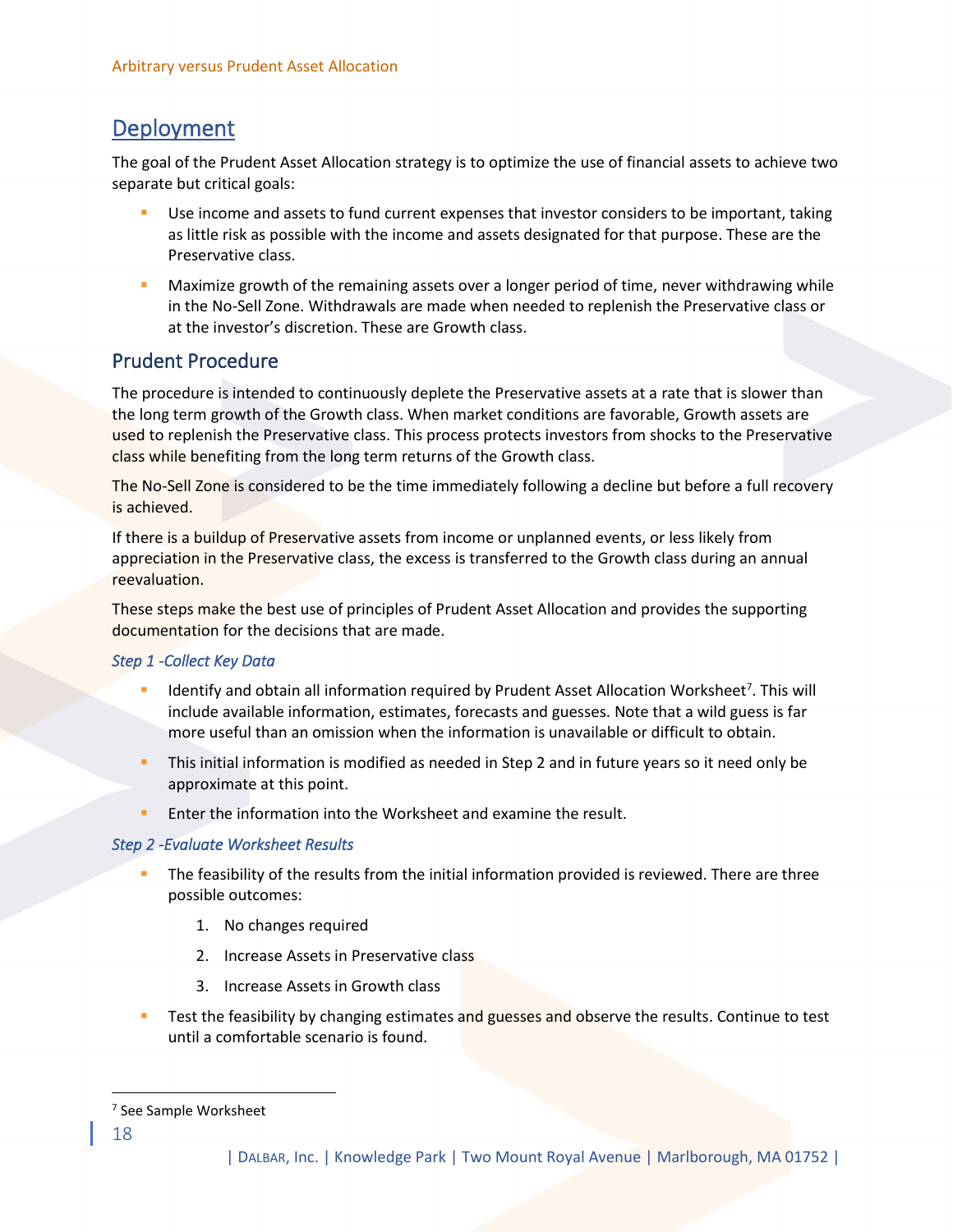- **Changes to controllable factors may require reducing spending to affordable levels or forgoing** planned expenditures.
- **•** The evaluation may also indicate that spending can be comfortably increased in the near future or as far out as five years.

#### *Step 3 -Implement Preservative Strategy*

- The next decision is the deployment of the Preservative class of assets. These would be low yielding with minimal risk of a decline in value.
- Alternatives include:
	- o Principal Guaranteed investments
	- o Guaranteed Income investments
	- o FDIC insured investments
	- o United States Treasury Securities
	- o Money Market funds
	- o Other cash equivalent securities
- Any one or a blend of these investments are suitable for Preservative class.

#### *Step 4 -Implement Growth Strategy*

- A prudent growth strategy utilizes investments with historical evidence of potential for significant growth and the ability to recover value within five years of a decline.
- Growth investments should be diversified across uncorrelated asset classes to limit exposure to concentration risk.
- The Growth strategy should take into consideration the possibility of overspending the Preservative assets (Factors such as the persistence of income, level of discretionary spending and potential obligations such as emergencies and health care).
- The investor has the discretion to make non-conforming growth investments without violating the Prudent Principles, if funds in excess of long term needs are used.

These steps are repeated annually and at any other time that there are material changes, market declines or cash shortages. Any necessary revisions are made at these times.

### <span id="page-18-0"></span>What If Considerations

Several events can occur that change the Preservative class requirements after the initial determination. Each such event requires a reevaluation with possible need for adjustments.

#### *What If… A substantial portion of my expected income is lost?*

Loss of income can occur at any time so investors should continue to set aside a portion of income received in the event that the income source is lost. This set aside is held in Preservative assets until there is sufficient excess to transfer into Growth.

If income loss occurs before this cushion can be accumulated, the investor must transfer assets from the Growth class. Such transfers should be delayed if in the No-Sell Zone at the time that the income loss occurs.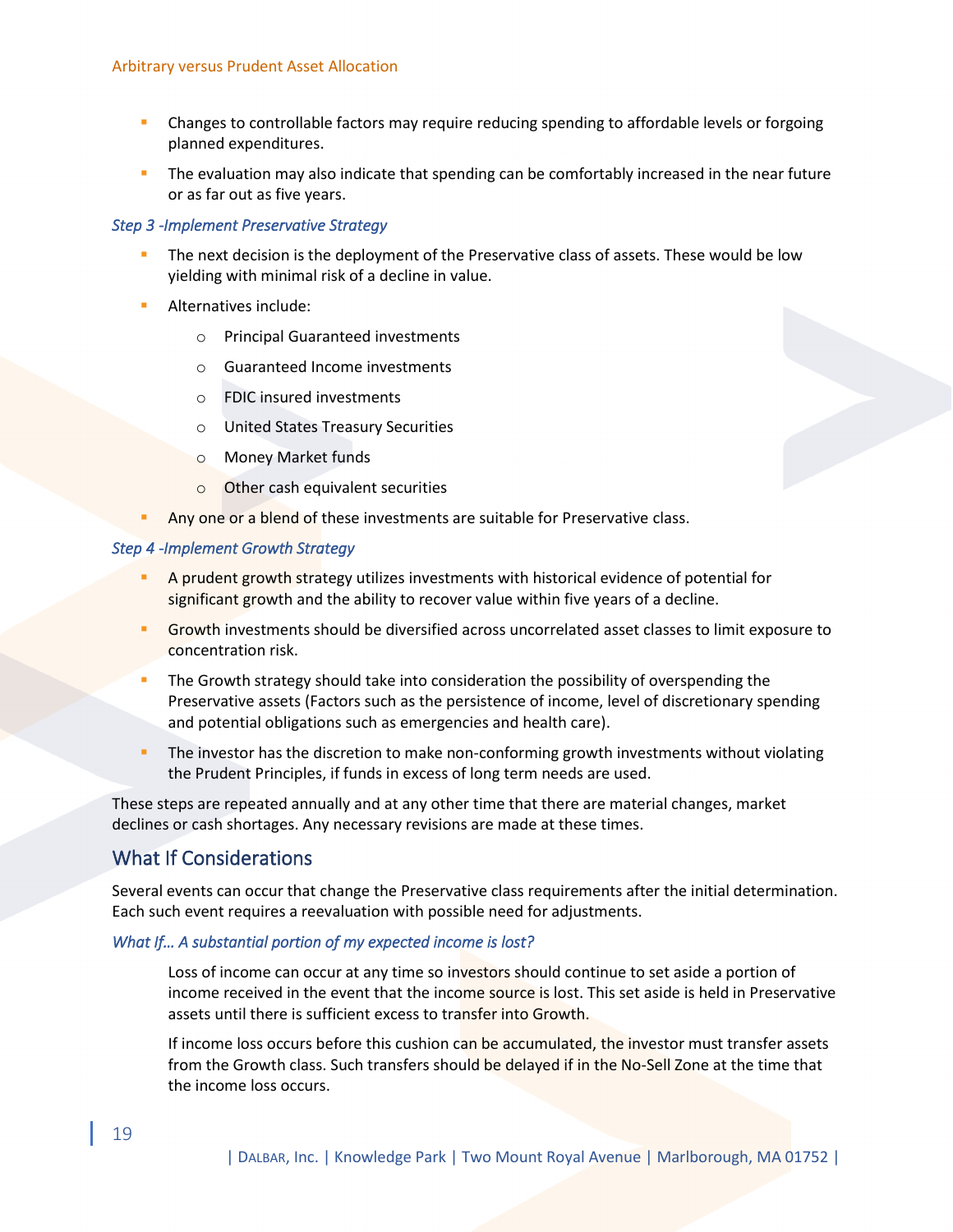#### *What If… The expenditures in the current year exceed the Worksheet estimate?*

This will occur from time to time since no one has a crystal ball. The Prudent Asset Allocation process anticipates this and retains cash to survive for five years. When over-spending occurs, the investor can borrow from future years and replenish the funds from Growth assets when market conditions are favorable.

#### *What If… An unexpected expenditure arises?*

This, of course depends on the magnitude of the expenditure. This situation is best handled by an immediate reevaluation.

#### *What If… There is a substantial inheritance?*

New funds received are best treated as Preservative assets until such time as the investor decides the desired course of action:

- Add to Growth assets
- Change lifestyle
- Make major purchase(s)
- Pass on to heirs

#### *What If… My family situation changes?*

Births, deaths, marriages, divorces all change the financial picture and require a reevaluation of the Prudent Asset Allocation.

#### *What If… The value of my Growth assets declines significantly?*

Significant declines are to be expected roughly every 10 to 20 years. Fortunately, broad markets recover from declines within five years and usually in two or three. With such a short recovery time and the availability of the Preservative assets, the best course of action for the Prudent Asset Allocator is to wait out the decline until there is a full recovery.

**This does not apply to non-conforming Growth investments.**

#### *What If… The market does not recover in five years?*

In the unlikely event that there is no recovery after five years, it may be necessary to withdraw necessary funds from Growth assets.

#### *What If… The value of my Preservative assets declines significantly?*

Economic conditions can materially lower the value of even the least risky asset. Since this is unprecedented, the course of action will depend on an examination of other factors such as:

- The need for immediate cash
- The condition of the Growth assets
- The reason for the decline of the Preservative assets

#### *What If… The market never recovers (in my lifetime)?*

Inform heirs of the Prudent Asset Allocation strategy and advise continuing it.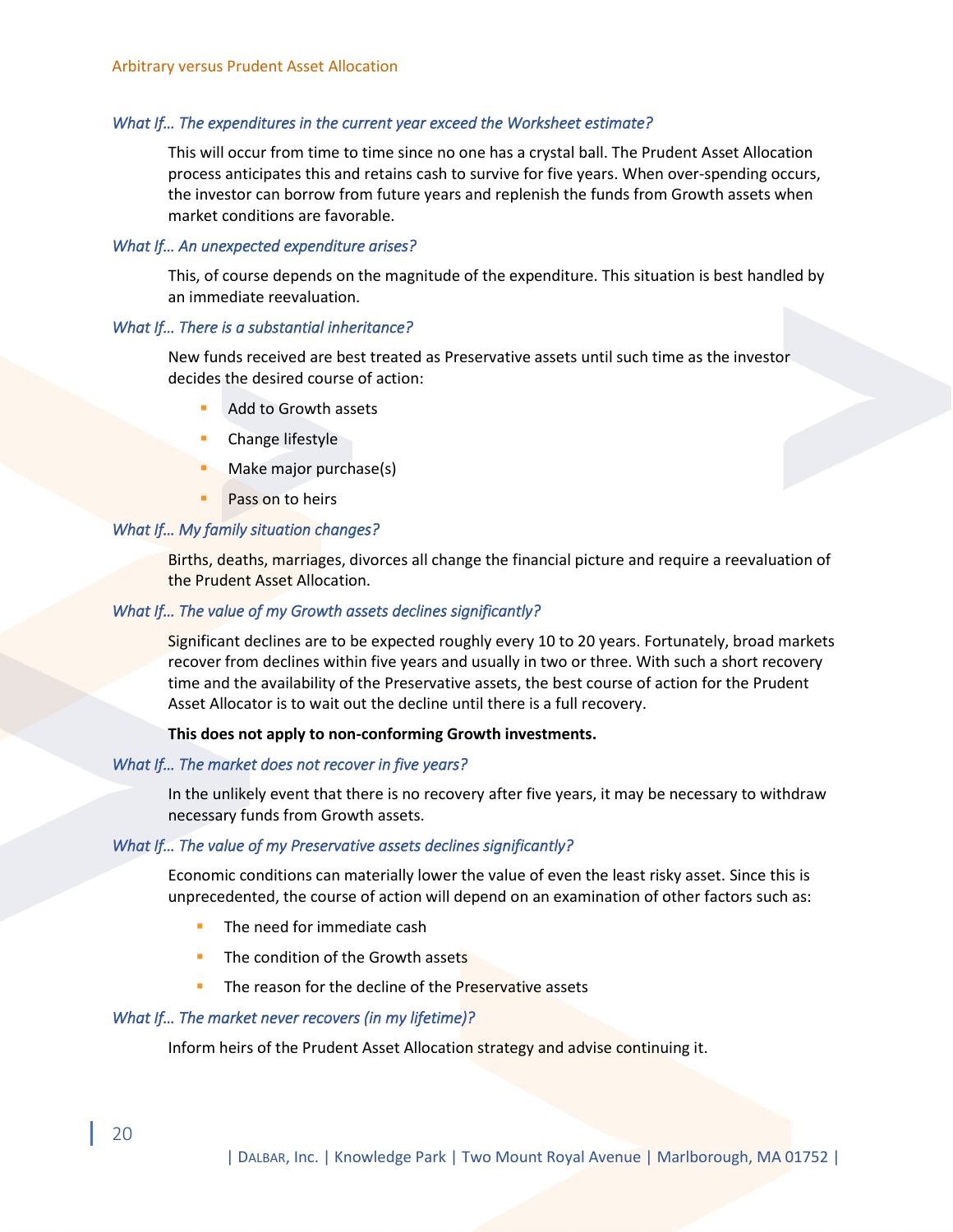# <span id="page-20-0"></span>Appendix A: Sample Worksheet

The following is an example of the use of PAA to determine whether an investor is over-protected and should transfer assets from a Preservative class into a Growth class or vice versa.

| <b>Prudent Asset Allocation Worksheet</b> |                                                     |       |       |       |       |                                              |
|-------------------------------------------|-----------------------------------------------------|-------|-------|-------|-------|----------------------------------------------|
|                                           |                                                     |       |       |       |       |                                              |
| <b>For: Charlie Fontuli</b>               |                                                     |       |       |       |       |                                              |
| <b>For Year: 2022</b>                     | 2022                                                | 2023  | 2024  | 2025  | 2026  |                                              |
|                                           | Enter approximate or estimated amounts in thousands |       |       |       |       |                                              |
|                                           | for the years they are most likely to take place    |       |       |       |       |                                              |
| <b>Beginning</b>                          |                                                     |       |       |       |       |                                              |
| <b>Bank Deposits</b>                      | \$25                                                |       |       |       |       | Includes checking, saving and CDs            |
| Government Bonds                          | \$100                                               |       |       |       |       | All US bond funds and other US bonds         |
| <b>Other Protected Assets</b>             | \$10                                                |       |       |       |       | Other forms of low risk assets               |
| <b>Additions</b>                          |                                                     |       |       |       |       |                                              |
| Income                                    | \$45                                                | \$47  | \$50  | \$52  | \$54  | Take home pay, distributions or other        |
| <b>Expected Payments</b>                  | \$80                                                | \$80  | \$80  | \$80  | \$80  | Annuity payments, inheritance, refunds, etc. |
| <b>OtherAdditions</b>                     | \$0                                                 | \$55  | 50    | \$0   | \$0   | Any payments not included above              |
| <b>Usage</b>                              |                                                     |       |       |       |       |                                              |
| Living Expenses                           | \$97                                                | \$101 | \$105 | \$107 | \$109 | All routine expenses                         |
| Major Purchases                           | \$0                                                 | \$65  | \$0   | \$0   | \$0   | <b>Additional outlays planned</b>            |
| Taxes                                     | \$17                                                | \$17  | \$17  | \$17  | \$17  | Taxes owed in excess of withholding          |
| <b>Other Expenditures</b>                 | \$0                                                 | \$0   | 50    | \$0   | \$0   | Any expenses not included above              |
| Recap                                     |                                                     |       |       |       |       |                                              |
| <b>Beginning Balance</b>                  | \$135                                               |       |       |       |       |                                              |
| <b>Additions</b>                          | \$125                                               | \$182 | \$130 | \$132 | \$134 |                                              |
| Usage                                     | \$114                                               | \$183 | \$122 | \$124 | \$126 |                                              |
| <b>Actions</b>                            |                                                     |       |       |       |       |                                              |
| <b>Transfer from Growth</b>               |                                                     |       |       |       |       |                                              |
| Addition to Growth                        | \$169                                               |       |       |       |       |                                              |